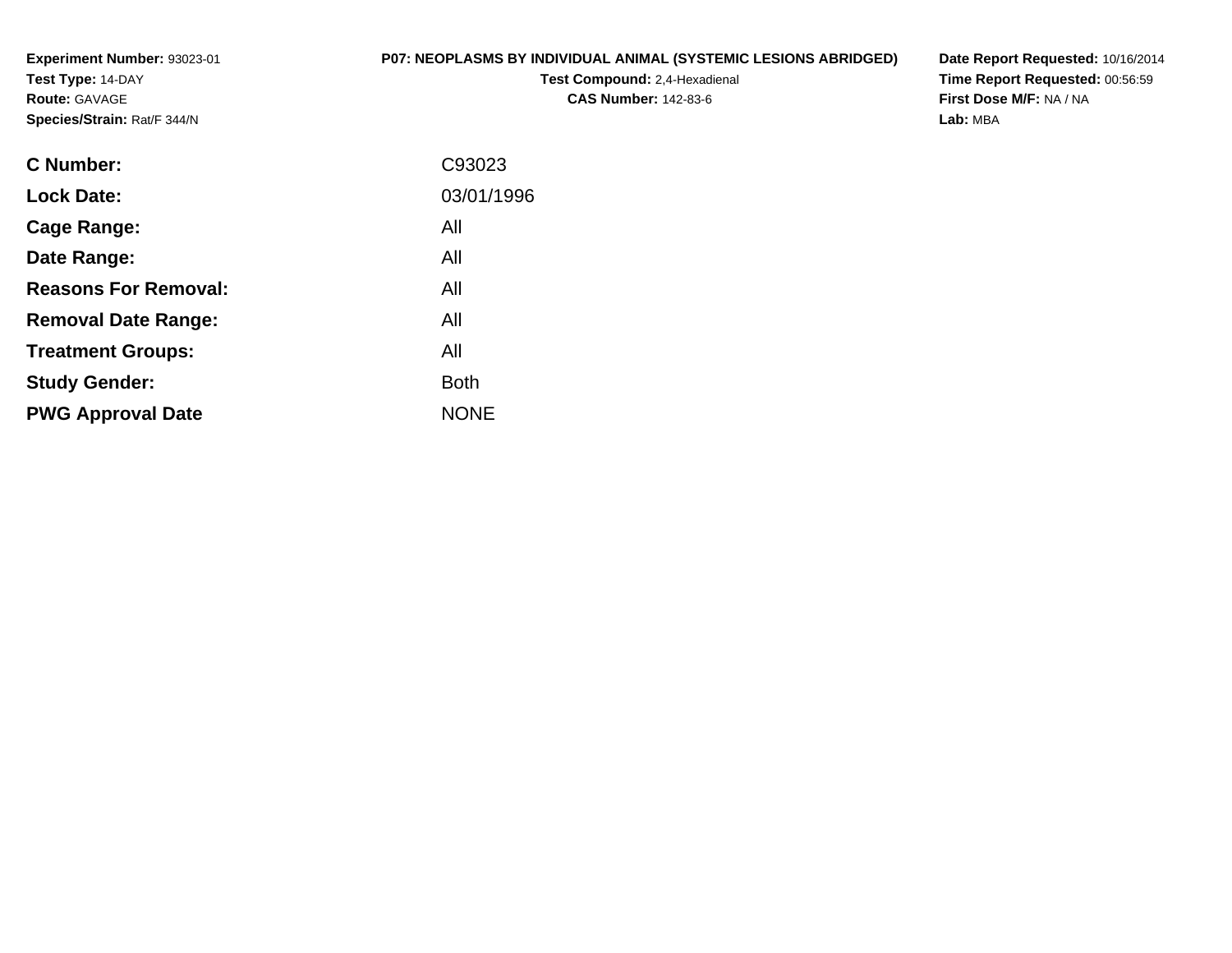**Test Type:** 14-DAY

**Route:** GAVAGE

**Species/Strain:** Rat/F 344/N

# **P07: NEOPLASMS BY INDIVIDUAL ANIMAL (SYSTEMIC LESIONS ABRIDGED)**

**Test Compound:** 2,4-Hexadienal **CAS Number:** 142-83-6

**Date Report Requested:** 10/16/2014**Time Report Requested:** 00:56:59**First Dose M/F:** NA / NA**Lab:** MBA

| <b>ANIMAL ID</b> | $\mathbf 0$<br>$\mathbf 0$<br>$\mathbf 0$<br>0<br>1<br>+<br>$\ddot{}$ | $\mathsf 0$<br>0<br>0<br>0<br>$\overline{c}$<br>+<br>$+$ | $\mathbf 0$<br>0<br>0<br>0<br>3<br>+<br>$+$ | $\mathbf 0$<br>0<br>0<br>0<br>4<br>+<br>$+$ | $\mathbf 0$<br>0<br>0<br>0<br>5<br>+<br>$\ddot{}$ | <i><b>*TOTALS</b></i><br>5<br>5                                                |
|------------------|-----------------------------------------------------------------------|----------------------------------------------------------|---------------------------------------------|---------------------------------------------|---------------------------------------------------|--------------------------------------------------------------------------------|
|                  |                                                                       |                                                          |                                             |                                             |                                                   |                                                                                |
|                  |                                                                       |                                                          |                                             |                                             |                                                   |                                                                                |
|                  |                                                                       |                                                          |                                             |                                             |                                                   |                                                                                |
|                  |                                                                       |                                                          |                                             |                                             |                                                   |                                                                                |
|                  |                                                                       |                                                          |                                             |                                             |                                                   |                                                                                |
|                  |                                                                       |                                                          |                                             |                                             |                                                   |                                                                                |
|                  |                                                                       |                                                          |                                             |                                             |                                                   |                                                                                |
|                  |                                                                       |                                                          |                                             |                                             |                                                   |                                                                                |
|                  |                                                                       |                                                          |                                             |                                             |                                                   |                                                                                |
|                  |                                                                       |                                                          |                                             |                                             |                                                   |                                                                                |
|                  |                                                                       |                                                          |                                             |                                             |                                                   | * Total animals with tissue examined microscopically; Total animals with tumor |

+ ..Tissue examined microscopically

I ..Insufficient tissue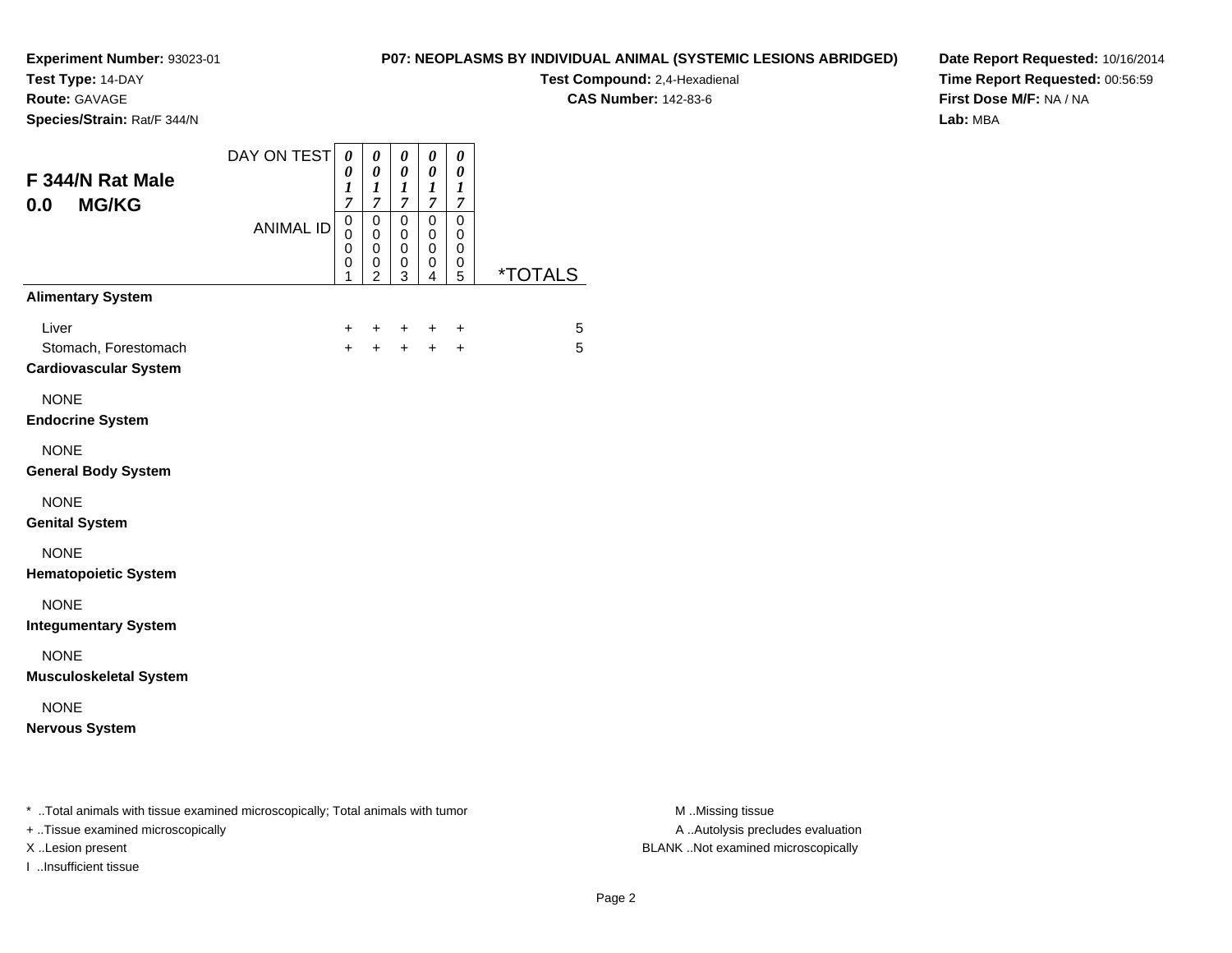**Test Type:** 14-DAY

**Route:** GAVAGE

**Species/Strain:** Rat/F 344/N

**Test Compound:** 2,4-Hexadienal

**CAS Number:** 142-83-6

**Date Report Requested:** 10/16/2014**Time Report Requested:** 00:56:59**First Dose M/F:** NA / NA**Lab:** MBA

| F 344/N Rat Male<br><b>MG/KG</b><br>0.0     | DAY ON TEST<br><b>ANIMAL ID</b> | 0<br>0<br>$\boldsymbol{l}$<br>7<br>0<br>$\mathbf 0$<br>$\mathbf 0$<br>$\mathbf 0$<br>1 | 0<br>0<br>1<br>$\overline{7}$<br>0<br>$\mathbf 0$<br>$\mathbf 0$<br>0<br>$\overline{2}$ | 0<br>0<br>$\boldsymbol{l}$<br>$\overline{7}$<br>0<br>0<br>0<br>0<br>3 | 0<br>0<br>1<br>$\overline{7}$<br>0<br>0<br>$\mathbf 0$<br>$\mathbf 0$<br>4 | 0<br>0<br>1<br>7<br>$\Omega$<br>0<br>0<br>0<br>5 | <i><b>*TOTALS</b></i> |
|---------------------------------------------|---------------------------------|----------------------------------------------------------------------------------------|-----------------------------------------------------------------------------------------|-----------------------------------------------------------------------|----------------------------------------------------------------------------|--------------------------------------------------|-----------------------|
| <b>NONE</b><br><b>Respiratory System</b>    |                                 |                                                                                        |                                                                                         |                                                                       |                                                                            |                                                  |                       |
| <b>NONE</b><br><b>Special Senses System</b> |                                 |                                                                                        |                                                                                         |                                                                       |                                                                            |                                                  |                       |
| <b>NONE</b><br><b>Urinary System</b>        |                                 |                                                                                        |                                                                                         |                                                                       |                                                                            |                                                  |                       |
| Kidney<br><b>SYSTEMIC LESIONS</b>           |                                 | $\ddot{}$                                                                              | +                                                                                       | $+$                                                                   | $\ddot{}$                                                                  | $\ddot{}$                                        | 5                     |
| Multiple Organ                              |                                 | +                                                                                      |                                                                                         |                                                                       | ٠                                                                          | ÷                                                | 5                     |

\* ..Total animals with tissue examined microscopically; Total animals with tumor **M** ..Missing tissue M ..Missing tissue

+ ..Tissue examined microscopically

I ..Insufficient tissue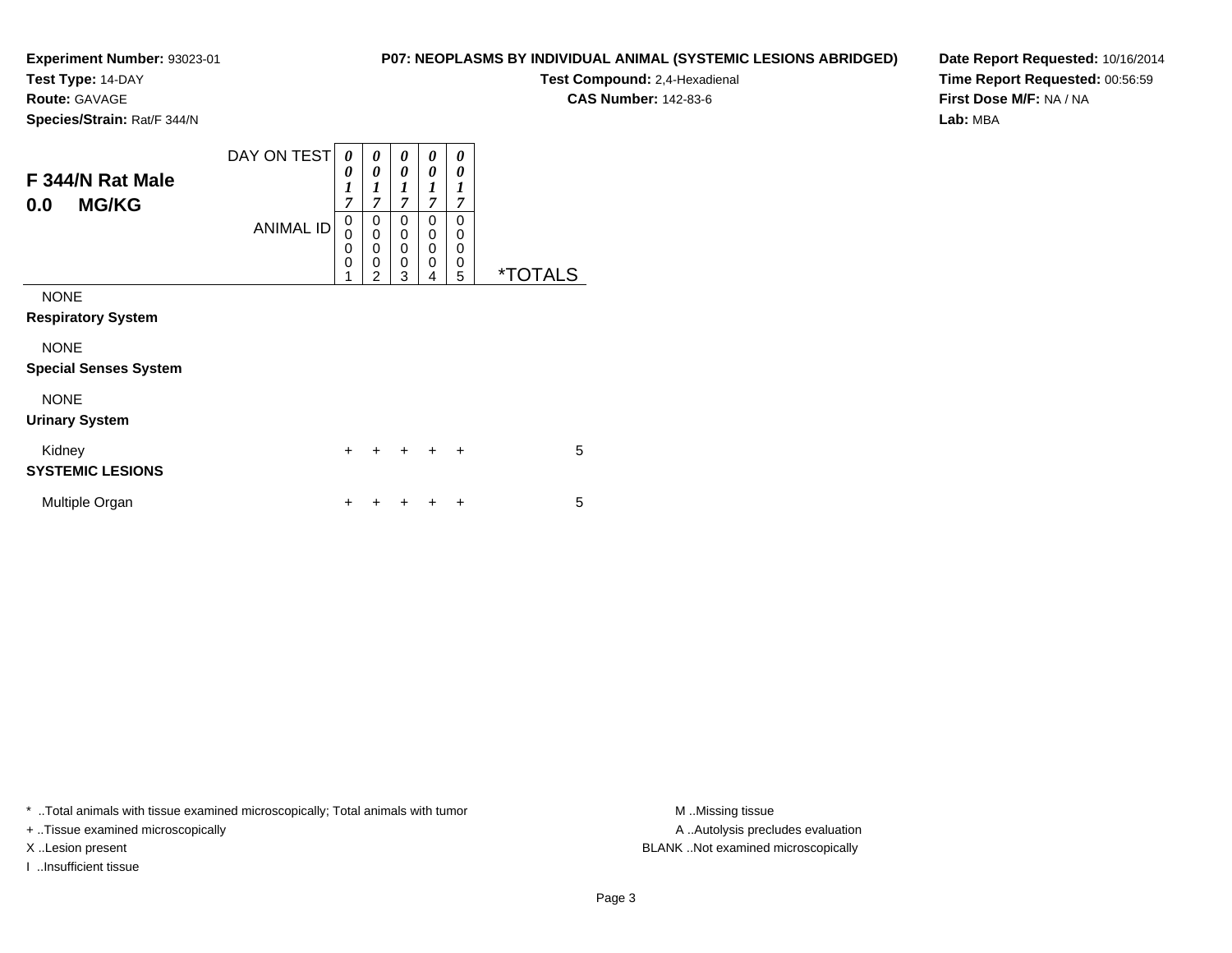| Experiment Number: 93023-01<br>Test Type: 14-DAY<br>Route: GAVAGE<br>Species/Strain: Rat/F 344/N |                                 | P07: NEOPLASMS BY INDIVIDUAL ANIMAL (SYSTEMIC LESIONS ABRIDGED)<br>Test Compound: 2,4-Hexadienal<br><b>CAS Number: 142-83-6</b> | Date Report Requested: 10/16/2014<br>Time Report Requested: 00:56:59<br>First Dose M/F: NA / NA<br>Lab: MBA |
|--------------------------------------------------------------------------------------------------|---------------------------------|---------------------------------------------------------------------------------------------------------------------------------|-------------------------------------------------------------------------------------------------------------|
| F 344/N Rat Male<br><b>MG/KG</b><br>3.0                                                          | DAY ON TEST<br><b>ANIMAL ID</b> | <i><b>*TOTALS</b></i>                                                                                                           |                                                                                                             |
| <b>Alimentary System</b>                                                                         |                                 |                                                                                                                                 |                                                                                                             |
| <b>NONE</b><br><b>Cardiovascular System</b>                                                      |                                 |                                                                                                                                 |                                                                                                             |
| <b>NONE</b><br><b>Endocrine System</b>                                                           |                                 |                                                                                                                                 |                                                                                                             |
| <b>NONE</b><br><b>General Body System</b>                                                        |                                 |                                                                                                                                 |                                                                                                             |
| <b>NONE</b><br><b>Genital System</b>                                                             |                                 |                                                                                                                                 |                                                                                                             |
| <b>NONE</b><br><b>Hematopoietic System</b>                                                       |                                 |                                                                                                                                 |                                                                                                             |
| <b>NONE</b><br><b>Integumentary System</b>                                                       |                                 |                                                                                                                                 |                                                                                                             |
| <b>NONE</b><br><b>Musculoskeletal System</b>                                                     |                                 |                                                                                                                                 |                                                                                                             |
| <b>NONE</b><br><b>Nervous System</b>                                                             |                                 |                                                                                                                                 |                                                                                                             |
| <b>NONE</b>                                                                                      |                                 |                                                                                                                                 |                                                                                                             |

\* ..Total animals with tissue examined microscopically; Total animals with tumor M..Missing tissue M

+ ..Tissue examined microscopically

I ..Insufficient tissue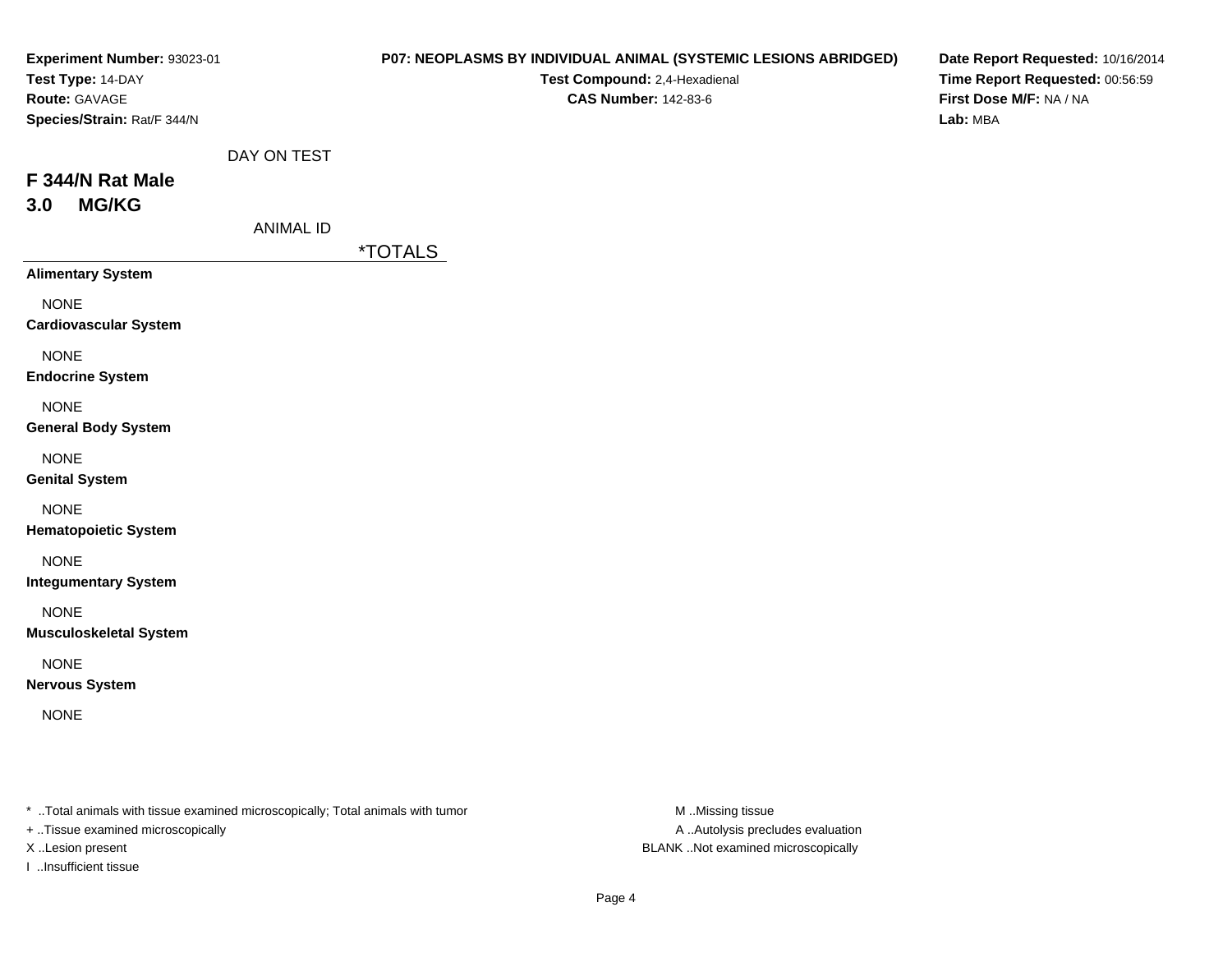| Experiment Number: 93023-01<br>Test Type: 14-DAY<br>Route: GAVAGE<br>Species/Strain: Rat/F 344/N |                  | P07: NEOPLASMS BY INDIVIDUAL ANIMAL (SYSTEMIC LESIONS ABRIDGED)<br>Test Compound: 2,4-Hexadienal<br><b>CAS Number: 142-83-6</b> | Date Report Requested: 10/16/2014<br>Time Report Requested: 00:56:59<br>First Dose M/F: NA / NA<br>Lab: MBA |
|--------------------------------------------------------------------------------------------------|------------------|---------------------------------------------------------------------------------------------------------------------------------|-------------------------------------------------------------------------------------------------------------|
|                                                                                                  | DAY ON TEST      |                                                                                                                                 |                                                                                                             |
| F 344/N Rat Male                                                                                 |                  |                                                                                                                                 |                                                                                                             |
| <b>MG/KG</b><br>3.0                                                                              |                  |                                                                                                                                 |                                                                                                             |
|                                                                                                  | <b>ANIMAL ID</b> |                                                                                                                                 |                                                                                                             |
|                                                                                                  |                  | <i><b>*TOTALS</b></i>                                                                                                           |                                                                                                             |
| <b>Respiratory System</b>                                                                        |                  |                                                                                                                                 |                                                                                                             |
| <b>NONE</b>                                                                                      |                  |                                                                                                                                 |                                                                                                             |
| <b>Special Senses System</b>                                                                     |                  |                                                                                                                                 |                                                                                                             |
| <b>NONE</b>                                                                                      |                  |                                                                                                                                 |                                                                                                             |
| <b>Urinary System</b>                                                                            |                  |                                                                                                                                 |                                                                                                             |
| <b>NONE</b>                                                                                      |                  |                                                                                                                                 |                                                                                                             |
| <b>SYSTEMIC LESIONS</b>                                                                          |                  |                                                                                                                                 |                                                                                                             |
| Multiple Organ                                                                                   |                  | 0                                                                                                                               |                                                                                                             |
|                                                                                                  |                  |                                                                                                                                 |                                                                                                             |
|                                                                                                  |                  |                                                                                                                                 |                                                                                                             |

\* ..Total animals with tissue examined microscopically; Total animals with tumor M..Missing tissue M ..Missing tissue

+ ..Tissue examined microscopically

I ..Insufficient tissue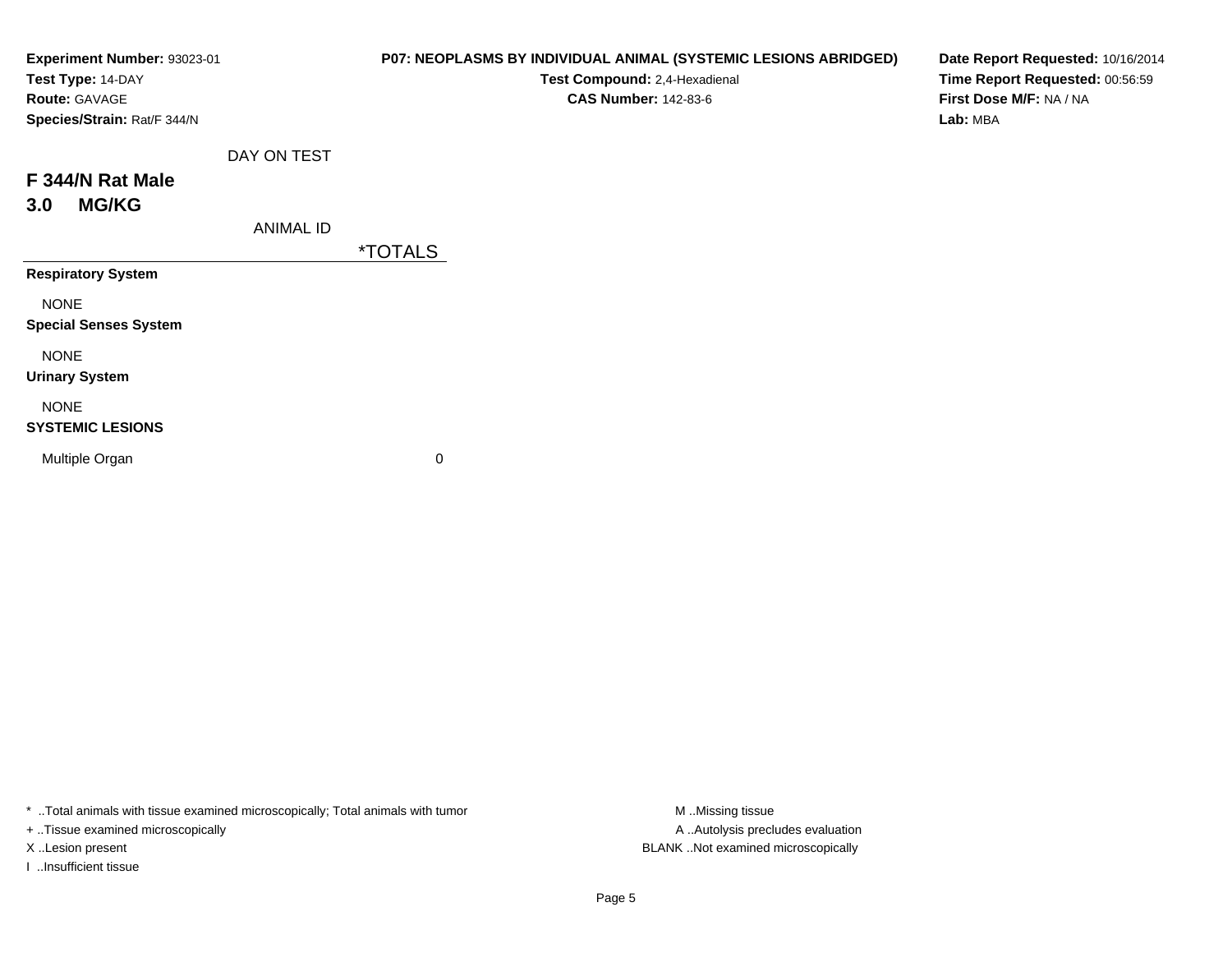| Experiment Number: 93023-01<br>Test Type: 14-DAY<br>Route: GAVAGE<br>Species/Strain: Rat/F 344/N |                                 | P07: NEOPLASMS BY INDIVIDUAL ANIMAL (SYSTEMIC LESIONS ABRIDGED)<br>Test Compound: 2,4-Hexadienal<br><b>CAS Number: 142-83-6</b> | Date Report Requested: 10/16/2014<br>Time Report Requested: 00:56:59<br>First Dose M/F: NA / NA<br>Lab: MBA |
|--------------------------------------------------------------------------------------------------|---------------------------------|---------------------------------------------------------------------------------------------------------------------------------|-------------------------------------------------------------------------------------------------------------|
| F 344/N Rat Male<br><b>MG/KG</b><br>9.0                                                          | DAY ON TEST<br><b>ANIMAL ID</b> | <i><b>*TOTALS</b></i>                                                                                                           |                                                                                                             |
| <b>Alimentary System</b>                                                                         |                                 |                                                                                                                                 |                                                                                                             |
| <b>NONE</b><br><b>Cardiovascular System</b>                                                      |                                 |                                                                                                                                 |                                                                                                             |
| <b>NONE</b><br><b>Endocrine System</b>                                                           |                                 |                                                                                                                                 |                                                                                                             |
| <b>NONE</b><br><b>General Body System</b>                                                        |                                 |                                                                                                                                 |                                                                                                             |
| <b>NONE</b><br><b>Genital System</b>                                                             |                                 |                                                                                                                                 |                                                                                                             |
| <b>NONE</b><br><b>Hematopoietic System</b>                                                       |                                 |                                                                                                                                 |                                                                                                             |
| <b>NONE</b><br><b>Integumentary System</b>                                                       |                                 |                                                                                                                                 |                                                                                                             |
| <b>NONE</b><br><b>Musculoskeletal System</b>                                                     |                                 |                                                                                                                                 |                                                                                                             |
| <b>NONE</b><br><b>Nervous System</b>                                                             |                                 |                                                                                                                                 |                                                                                                             |
| <b>NONE</b>                                                                                      |                                 |                                                                                                                                 |                                                                                                             |

\* ..Total animals with tissue examined microscopically; Total animals with tumor M..Missing tissue M

+ ..Tissue examined microscopically

I ..Insufficient tissue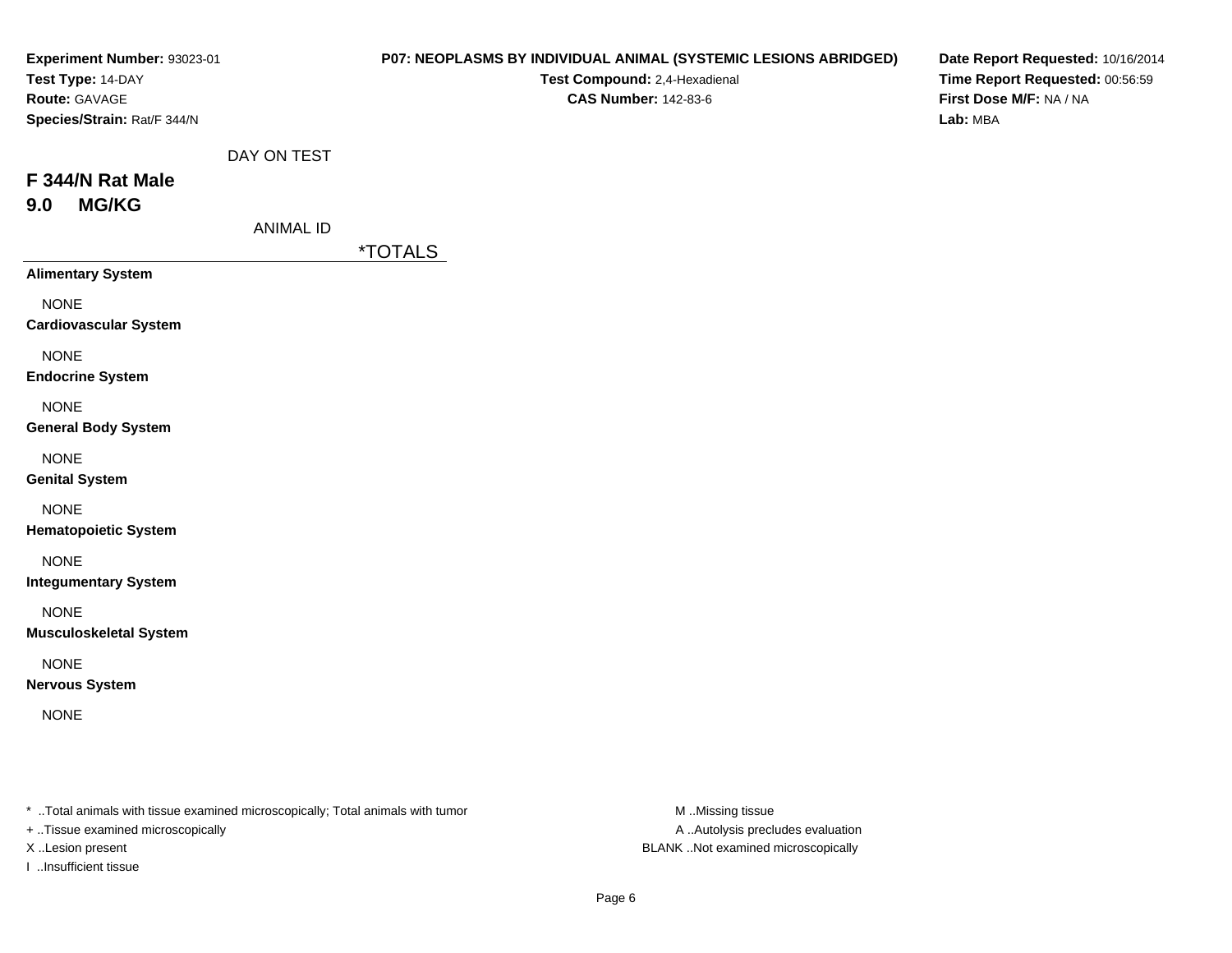| Experiment Number: 93023-01<br>Test Type: 14-DAY<br><b>Route: GAVAGE</b><br>Species/Strain: Rat/F 344/N |                  | P07: NEOPLASMS BY INDIVIDUAL ANIMAL (SYSTEMIC LESIONS ABRIDGED)<br>Test Compound: 2,4-Hexadienal<br><b>CAS Number: 142-83-6</b> | Date Report Requested: 10/16/2014<br>Time Report Requested: 00:56:59<br>First Dose M/F: NA / NA<br>Lab: MBA |
|---------------------------------------------------------------------------------------------------------|------------------|---------------------------------------------------------------------------------------------------------------------------------|-------------------------------------------------------------------------------------------------------------|
|                                                                                                         | DAY ON TEST      |                                                                                                                                 |                                                                                                             |
| F 344/N Rat Male                                                                                        |                  |                                                                                                                                 |                                                                                                             |
| <b>MG/KG</b><br>9.0                                                                                     |                  |                                                                                                                                 |                                                                                                             |
|                                                                                                         | <b>ANIMAL ID</b> |                                                                                                                                 |                                                                                                             |
|                                                                                                         |                  | <i><b>*TOTALS</b></i>                                                                                                           |                                                                                                             |
| <b>Respiratory System</b>                                                                               |                  |                                                                                                                                 |                                                                                                             |
| <b>NONE</b><br><b>Special Senses System</b>                                                             |                  |                                                                                                                                 |                                                                                                             |
| <b>NONE</b><br><b>Urinary System</b>                                                                    |                  |                                                                                                                                 |                                                                                                             |
| <b>NONE</b><br><b>SYSTEMIC LESIONS</b>                                                                  |                  |                                                                                                                                 |                                                                                                             |
| Multiple Organ                                                                                          |                  | 0                                                                                                                               |                                                                                                             |
|                                                                                                         |                  |                                                                                                                                 |                                                                                                             |

\* ..Total animals with tissue examined microscopically; Total animals with tumor M..Missing tissue M ..Missing tissue

+ ..Tissue examined microscopically

I ..Insufficient tissue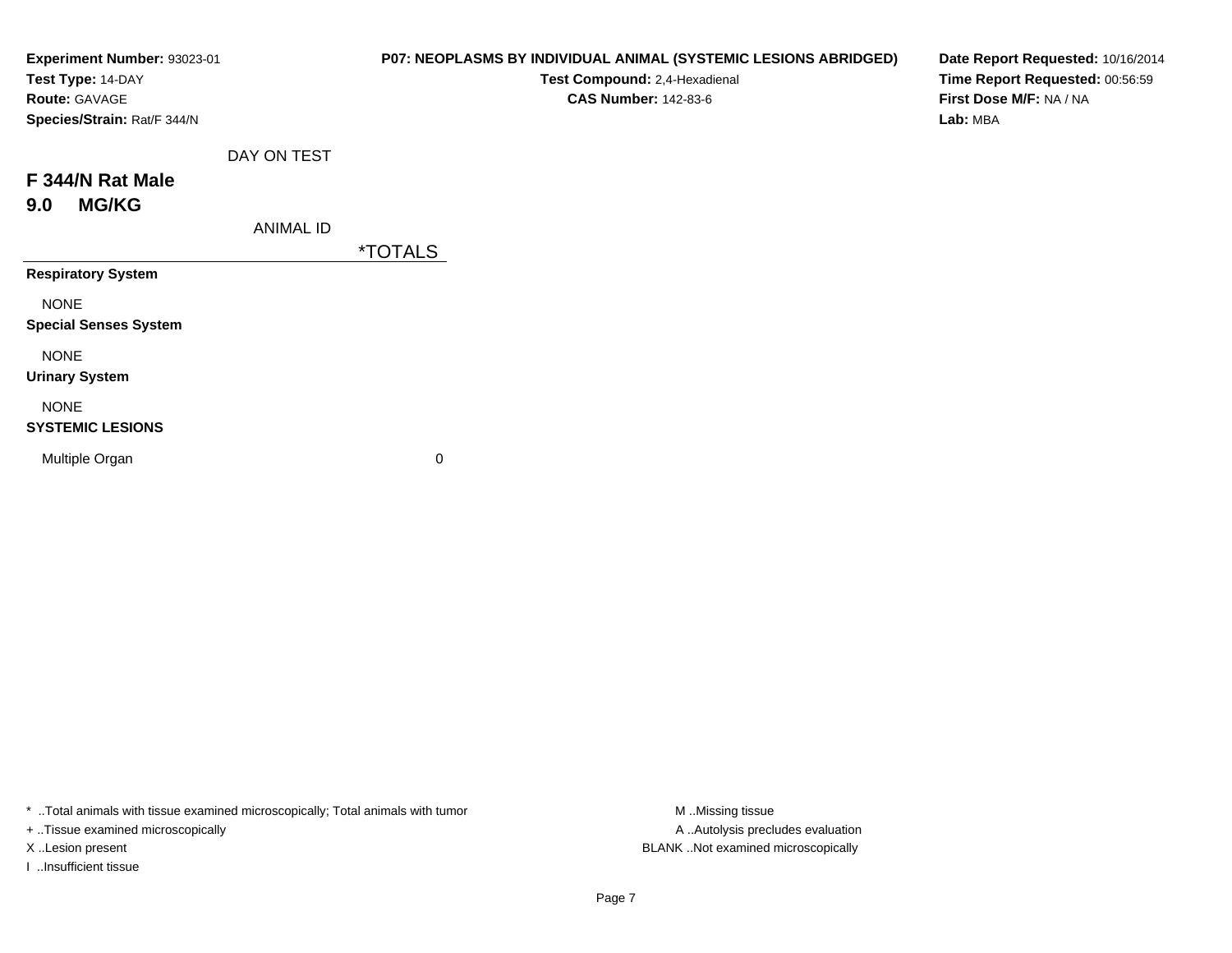**Test Type:** 14-DAY

**Route:** GAVAGE

**Species/Strain:** Rat/F 344/N

# **P07: NEOPLASMS BY INDIVIDUAL ANIMAL (SYSTEMIC LESIONS ABRIDGED)**

**Test Compound:** 2,4-Hexadienal **CAS Number:** 142-83-6

**Date Report Requested:** 10/16/2014**Time Report Requested:** 00:56:59**First Dose M/F:** NA / NA**Lab:** MBA

| F 344/N Rat Male                                     | DAY ON TEST      | 0<br>0<br>1<br>$\overline{7}$             | 0<br>$\pmb{\theta}$<br>1<br>7                          | 0<br>$\pmb{\theta}$<br>1<br>7             | 0<br>$\boldsymbol{\theta}$<br>$\boldsymbol{l}$<br>7 | 0<br>0<br>$\boldsymbol{l}$<br>7                     |                       |
|------------------------------------------------------|------------------|-------------------------------------------|--------------------------------------------------------|-------------------------------------------|-----------------------------------------------------|-----------------------------------------------------|-----------------------|
| <b>MG/KG</b><br>27.0                                 | <b>ANIMAL ID</b> | 0<br>$\mathbf 0$<br>$\mathbf 0$<br>1<br>6 | 0<br>$\mathbf 0$<br>$\mathbf 0$<br>1<br>$\overline{7}$ | 0<br>$\mathbf 0$<br>$\mathbf 0$<br>1<br>8 | $\mathbf 0$<br>$\mathbf 0$<br>$\mathbf 0$<br>1<br>9 | $\mathbf 0$<br>0<br>0<br>$\overline{c}$<br>$\Omega$ | <i><b>*TOTALS</b></i> |
| <b>Alimentary System</b>                             |                  |                                           |                                                        |                                           |                                                     |                                                     |                       |
| Stomach, Forestomach<br><b>Cardiovascular System</b> |                  | $\ddot{}$                                 | ÷                                                      | $\ddot{}$                                 | $\ddot{}$                                           | $\ddot{}$                                           | 5                     |
| <b>NONE</b><br><b>Endocrine System</b>               |                  |                                           |                                                        |                                           |                                                     |                                                     |                       |
| <b>NONE</b><br><b>General Body System</b>            |                  |                                           |                                                        |                                           |                                                     |                                                     |                       |
| <b>NONE</b><br><b>Genital System</b>                 |                  |                                           |                                                        |                                           |                                                     |                                                     |                       |
| <b>NONE</b><br><b>Hematopoietic System</b>           |                  |                                           |                                                        |                                           |                                                     |                                                     |                       |
| <b>NONE</b><br><b>Integumentary System</b>           |                  |                                           |                                                        |                                           |                                                     |                                                     |                       |
| <b>NONE</b><br><b>Musculoskeletal System</b>         |                  |                                           |                                                        |                                           |                                                     |                                                     |                       |
| <b>NONE</b><br><b>Nervous System</b>                 |                  |                                           |                                                        |                                           |                                                     |                                                     |                       |
| <b>NONE</b>                                          |                  |                                           |                                                        |                                           |                                                     |                                                     |                       |
|                                                      |                  |                                           |                                                        |                                           |                                                     |                                                     |                       |

\* ..Total animals with tissue examined microscopically; Total animals with tumor **M** . Missing tissue M ..Missing tissue

+ ..Tissue examined microscopically

I ..Insufficient tissue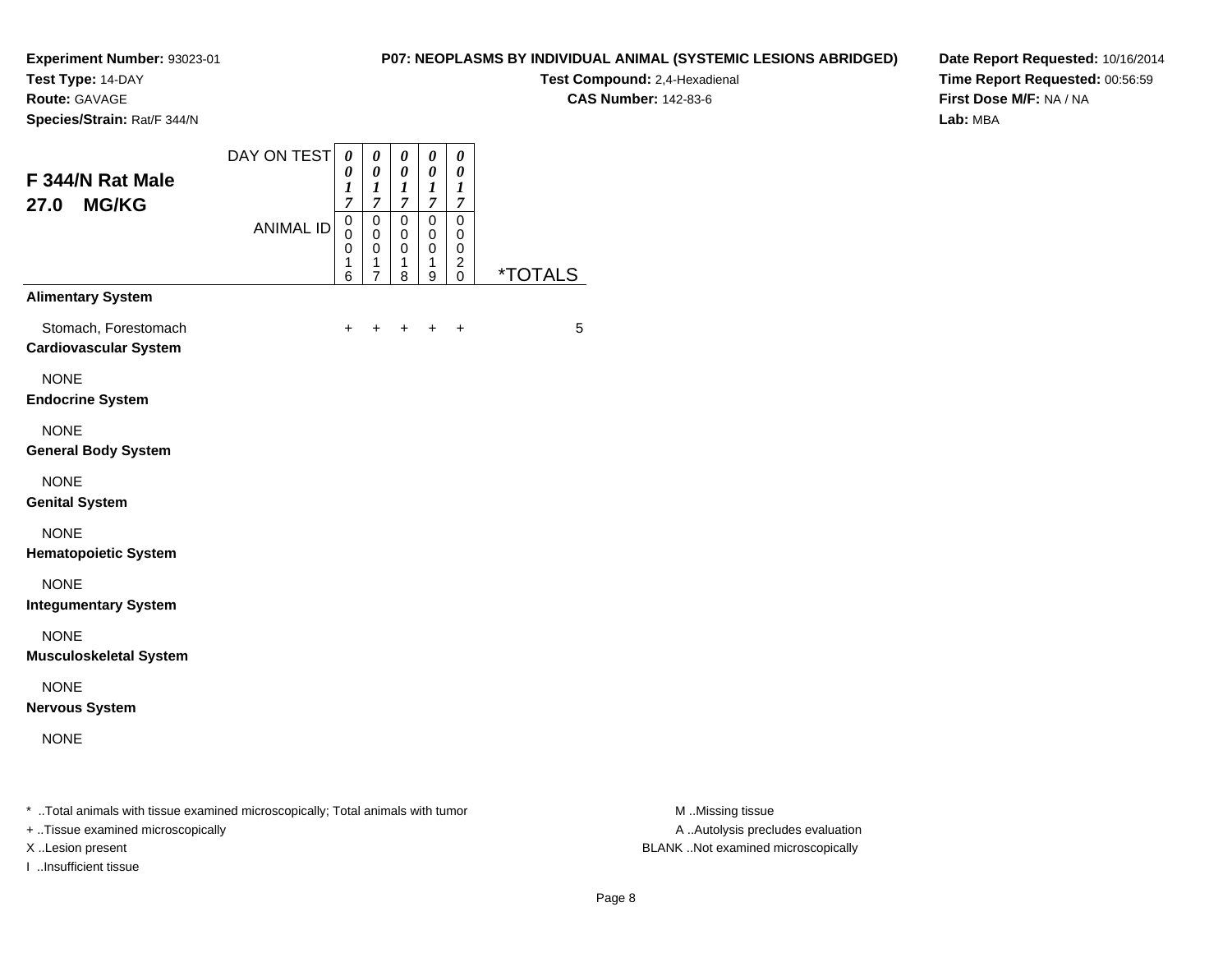**Test Type:** 14-DAY

**Route:** GAVAGE

**Species/Strain:** Rat/F 344/N

#### DAY ON TEST**F 344/N Rat Male27.0 MG/KG**ANIMAL ID*0 0 1 7*0<br>0<br>0<br>1 *0 0 1 7*0<br>0<br>0<br>1 *0 0 1 7* 0 0 0*0 0 1 7* 0 0 0*0 0 1 7* 00<br>0<br>0<br>0<br>0

7

 18  19

0 \*TOTALS

6

**Respiratory System**

NONE

### **Special Senses System**

NONE

### **Urinary System**

NONE

### **SYSTEMIC LESIONS**

| Multiple Organ |  |  | + + + + + |  |  |  |  |
|----------------|--|--|-----------|--|--|--|--|
|----------------|--|--|-----------|--|--|--|--|

\* ..Total animals with tissue examined microscopically; Total animals with tumor **M** ..Missing tissue M ..Missing tissue

+ ..Tissue examined microscopically

I ..Insufficient tissue

**P07: NEOPLASMS BY INDIVIDUAL ANIMAL (SYSTEMIC LESIONS ABRIDGED)**

**Test Compound:** 2,4-Hexadienal

**CAS Number:** 142-83-6

**Date Report Requested:** 10/16/2014**Time Report Requested:** 00:56:59**First Dose M/F:** NA / NA**Lab:** MBA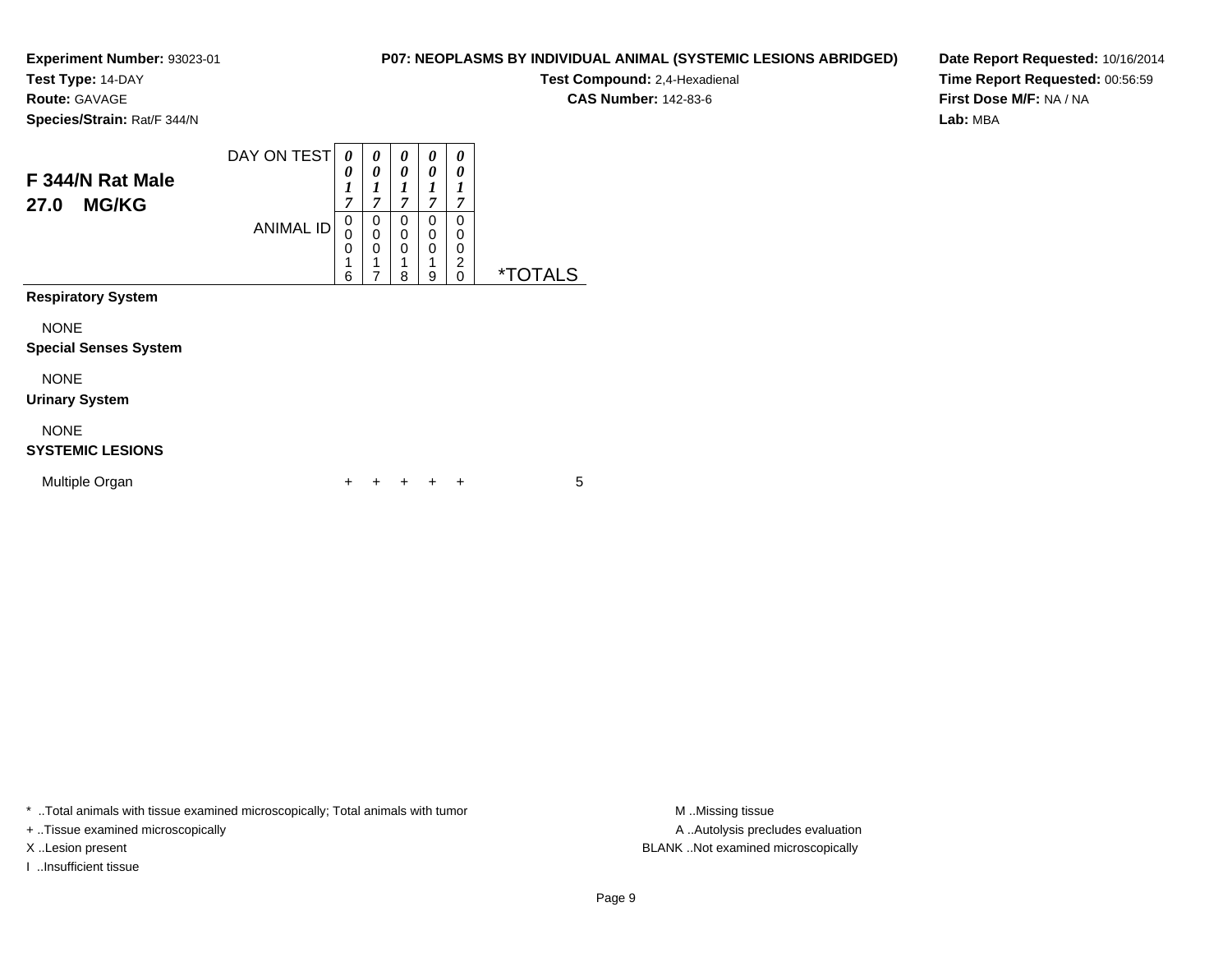**Test Type:** 14-DAY

**Route:** GAVAGE

**Species/Strain:** Rat/F 344/N

# **P07: NEOPLASMS BY INDIVIDUAL ANIMAL (SYSTEMIC LESIONS ABRIDGED)**

**Test Compound:** 2,4-Hexadienal **CAS Number:** 142-83-6

**Date Report Requested:** 10/16/2014**Time Report Requested:** 00:56:59**First Dose M/F:** NA / NA**Lab:** MBA

| F 344/N Rat Male<br><b>MG/KG</b><br>80.0                                       | DAY ON TEST      | 0<br>0<br>1<br>$\overline{7}$                | 0<br>0<br>1<br>$\overline{7}$                  | 0<br>0<br>1<br>$\overline{7}$                         | $\boldsymbol{\theta}$<br>0<br>1<br>7                                      | $\boldsymbol{\theta}$<br>0<br>1<br>$\overline{7}$ |                       |
|--------------------------------------------------------------------------------|------------------|----------------------------------------------|------------------------------------------------|-------------------------------------------------------|---------------------------------------------------------------------------|---------------------------------------------------|-----------------------|
|                                                                                | <b>ANIMAL ID</b> | $\mathsf 0$<br>0<br>0<br>$\overline{c}$<br>1 | $\mathbf 0$<br>$\pmb{0}$<br>0<br>$\frac{2}{2}$ | 0<br>$\mathbf 0$<br>0<br>$\overline{\mathbf{c}}$<br>3 | 0<br>$\pmb{0}$<br>0<br>$\overline{\mathbf{c}}$<br>$\overline{\mathbf{4}}$ | 0<br>0<br>0<br>$\frac{2}{5}$                      | <i><b>*TOTALS</b></i> |
| <b>Alimentary System</b>                                                       |                  |                                              |                                                |                                                       |                                                                           |                                                   |                       |
| Liver<br>Stomach, Forestomach<br><b>Cardiovascular System</b>                  |                  | $\ddot{}$<br>$+$                             | +<br>$\ddot{}$                                 | ٠<br>$\ddot{}$                                        | +<br>$+$                                                                  | +<br>$\ddot{}$                                    | 5<br>5                |
| <b>NONE</b><br><b>Endocrine System</b>                                         |                  |                                              |                                                |                                                       |                                                                           |                                                   |                       |
| <b>NONE</b><br><b>General Body System</b>                                      |                  |                                              |                                                |                                                       |                                                                           |                                                   |                       |
| <b>NONE</b><br><b>Genital System</b>                                           |                  |                                              |                                                |                                                       |                                                                           |                                                   |                       |
| <b>NONE</b><br><b>Hematopoietic System</b>                                     |                  |                                              |                                                |                                                       |                                                                           |                                                   |                       |
| <b>NONE</b><br><b>Integumentary System</b>                                     |                  |                                              |                                                |                                                       |                                                                           |                                                   |                       |
| <b>NONE</b><br><b>Musculoskeletal System</b>                                   |                  |                                              |                                                |                                                       |                                                                           |                                                   |                       |
| <b>NONE</b><br><b>Nervous System</b>                                           |                  |                                              |                                                |                                                       |                                                                           |                                                   |                       |
| * Total animals with tissue examined microscopically; Total animals with tumor |                  |                                              |                                                |                                                       |                                                                           |                                                   |                       |

+ ..Tissue examined microscopically

I ..Insufficient tissue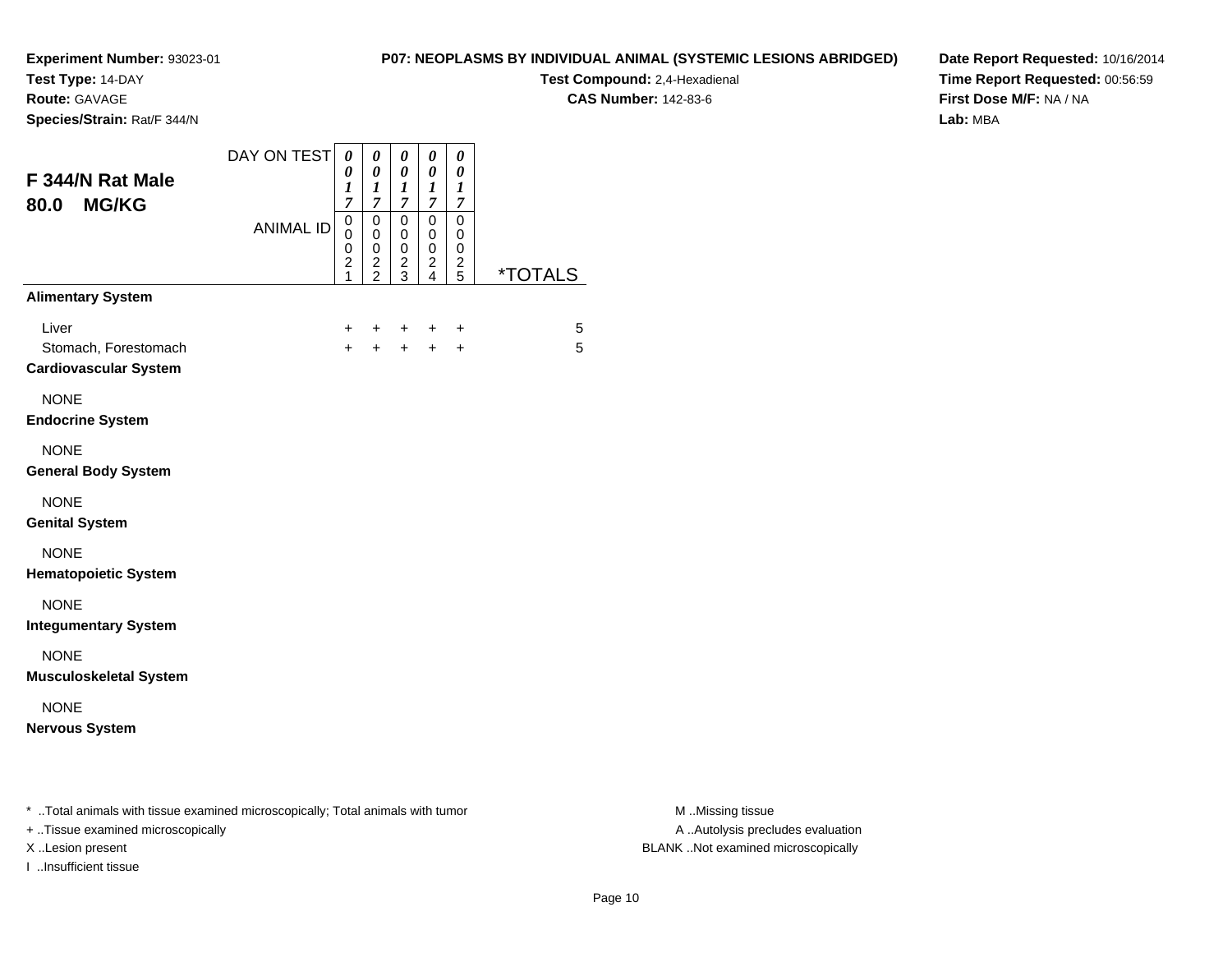**Test Type:** 14-DAY

**Route:** GAVAGE

**Species/Strain:** Rat/F 344/N

# **P07: NEOPLASMS BY INDIVIDUAL ANIMAL (SYSTEMIC LESIONS ABRIDGED)**

**Test Compound:** 2,4-Hexadienal **CAS Number:** 142-83-6

**Date Report Requested:** 10/16/2014**Time Report Requested:** 00:56:59**First Dose M/F:** NA / NA**Lab:** MBA

| F 344/N Rat Male<br><b>MG/KG</b><br>80.0    | DAY ON TEST<br><b>ANIMAL ID</b> | 0<br>$\boldsymbol{\theta}$<br>$\boldsymbol{l}$<br>$\overline{7}$<br>0<br>$\mathbf 0$<br>$\frac{0}{2}$<br>1 | 0<br>0<br>1<br>7<br>0<br>$\mathbf 0$<br>$\mathbf 0$<br>$\overline{2}$<br>$\overline{2}$ | 0<br>0<br>$\boldsymbol{l}$<br>$\overline{\tau}$<br>0<br>0<br>0<br>$\overline{2}$<br>3 | 0<br>0<br>1<br>$\overline{7}$<br>0<br>0<br>0<br>$\overline{c}$<br>4 | 0<br>0<br>1<br>$\overline{7}$<br>0<br>0<br>0<br>$\overline{c}$<br>5 | <i><b>*TOTALS</b></i> |
|---------------------------------------------|---------------------------------|------------------------------------------------------------------------------------------------------------|-----------------------------------------------------------------------------------------|---------------------------------------------------------------------------------------|---------------------------------------------------------------------|---------------------------------------------------------------------|-----------------------|
| <b>NONE</b><br><b>Respiratory System</b>    |                                 |                                                                                                            |                                                                                         |                                                                                       |                                                                     |                                                                     |                       |
| <b>NONE</b><br><b>Special Senses System</b> |                                 |                                                                                                            |                                                                                         |                                                                                       |                                                                     |                                                                     |                       |
| <b>NONE</b><br><b>Urinary System</b>        |                                 |                                                                                                            |                                                                                         |                                                                                       |                                                                     |                                                                     |                       |
| Kidney<br><b>SYSTEMIC LESIONS</b>           |                                 | $\ddot{}$                                                                                                  |                                                                                         |                                                                                       |                                                                     | $\ddot{}$                                                           | 5                     |
| Multiple Organ                              |                                 | +                                                                                                          |                                                                                         |                                                                                       |                                                                     | ÷                                                                   | 5                     |

\* ..Total animals with tissue examined microscopically; Total animals with tumor **M** . Missing tissue M ..Missing tissue

+ ..Tissue examined microscopically

I ..Insufficient tissue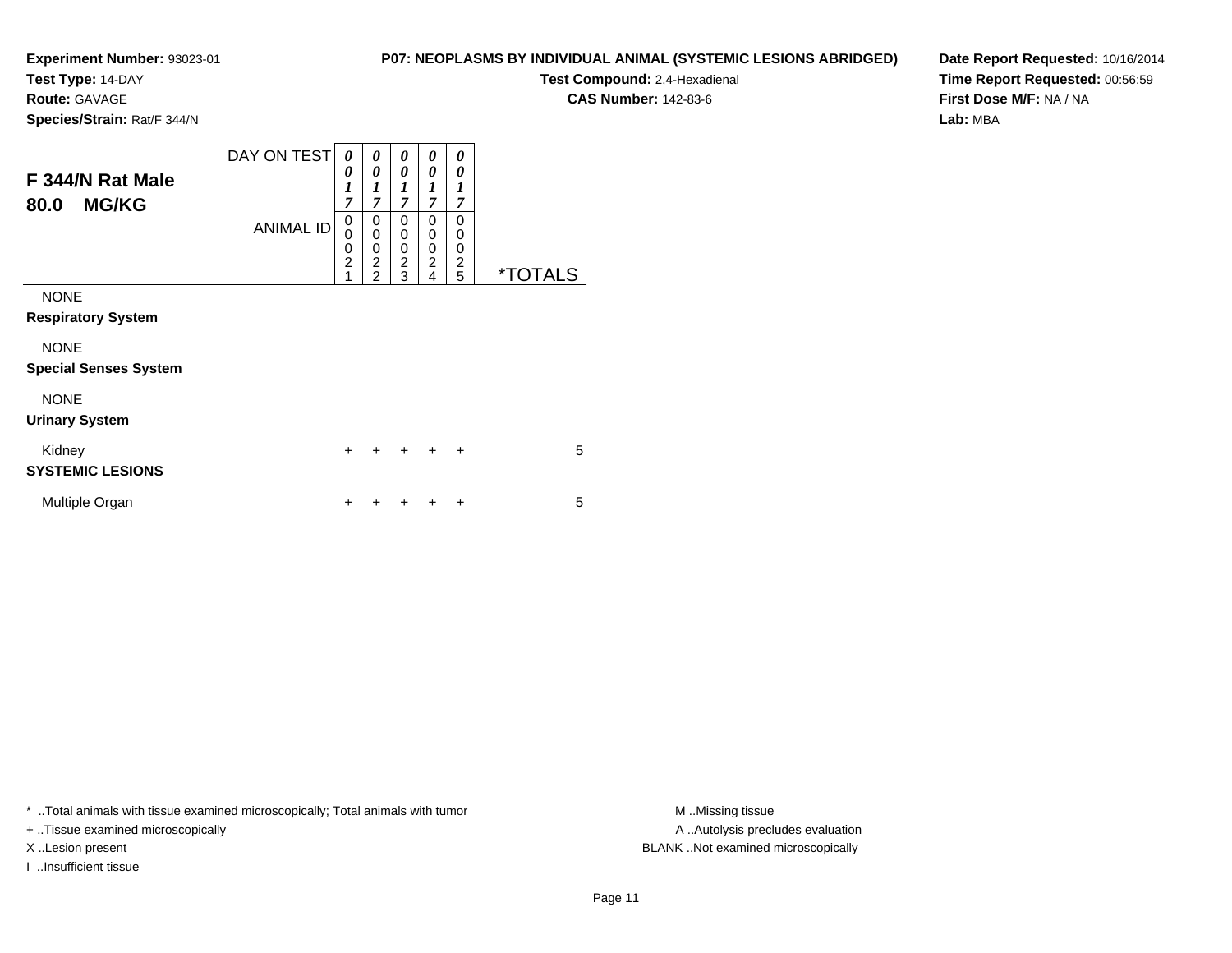**Test Type:** 14-DAY

**Route:** GAVAGE

**Species/Strain:** Rat/F 344/N

# **P07: NEOPLASMS BY INDIVIDUAL ANIMAL (SYSTEMIC LESIONS ABRIDGED)**

**Test Compound:** 2,4-Hexadienal **CAS Number:** 142-83-6

**Date Report Requested:** 10/16/2014**Time Report Requested:** 00:56:59**First Dose M/F:** NA / NA**Lab:** MBA

| F 344/N Rat Male<br>240.0 MG/KG                                                     | DAY ON TEST<br><b>ANIMAL ID</b> | 0<br>0<br>$\boldsymbol{l}$<br>$\overline{7}$<br>0<br>0<br>0<br>$\frac{2}{6}$ | 0<br>$\boldsymbol{\theta}$<br>$\pmb{\theta}$<br>$\boldsymbol{\beta}$<br>$\pmb{0}$<br>0<br>0<br>$\frac{2}{7}$ | 0<br>$\boldsymbol{\theta}$<br>$\boldsymbol{\theta}$<br>5<br>$\mathbf 0$<br>0<br>0<br>$\frac{2}{8}$ | 0<br>$\boldsymbol{\theta}$<br>$\boldsymbol{l}$<br>$\overline{7}$<br>$\pmb{0}$<br>0<br>0<br>$\overline{c}$<br>9 | $\theta$<br>$\boldsymbol{\theta}$<br>$\boldsymbol{\theta}$<br>$\boldsymbol{2}$<br>$\mathbf 0$<br>0<br>$\mathbf 0$<br>$\mathbf{3}$<br>$\mathbf 0$ | <i><b>*TOTALS</b></i> |
|-------------------------------------------------------------------------------------|---------------------------------|------------------------------------------------------------------------------|--------------------------------------------------------------------------------------------------------------|----------------------------------------------------------------------------------------------------|----------------------------------------------------------------------------------------------------------------|--------------------------------------------------------------------------------------------------------------------------------------------------|-----------------------|
| <b>Alimentary System</b>                                                            |                                 |                                                                              |                                                                                                              |                                                                                                    |                                                                                                                |                                                                                                                                                  |                       |
| Liver<br>Stomach, Forestomach<br>Stomach, Glandular<br><b>Cardiovascular System</b> |                                 | +<br>$+$                                                                     | +<br>$+$                                                                                                     | +<br>$+$                                                                                           | +<br>$+$                                                                                                       | +<br>$\ddot{}$<br>$\ddot{}$                                                                                                                      | 5<br>5<br>1           |
| <b>NONE</b><br><b>Endocrine System</b>                                              |                                 |                                                                              |                                                                                                              |                                                                                                    |                                                                                                                |                                                                                                                                                  |                       |
| <b>NONE</b><br><b>General Body System</b>                                           |                                 |                                                                              |                                                                                                              |                                                                                                    |                                                                                                                |                                                                                                                                                  |                       |
| <b>NONE</b><br><b>Genital System</b>                                                |                                 |                                                                              |                                                                                                              |                                                                                                    |                                                                                                                |                                                                                                                                                  |                       |
| <b>NONE</b><br><b>Hematopoietic System</b>                                          |                                 |                                                                              |                                                                                                              |                                                                                                    |                                                                                                                |                                                                                                                                                  |                       |
| Spleen<br><b>Integumentary System</b>                                               |                                 | +                                                                            |                                                                                                              |                                                                                                    | +                                                                                                              |                                                                                                                                                  | $\overline{2}$        |
| <b>NONE</b><br><b>Musculoskeletal System</b>                                        |                                 |                                                                              |                                                                                                              |                                                                                                    |                                                                                                                |                                                                                                                                                  |                       |
| <b>NONE</b>                                                                         |                                 |                                                                              |                                                                                                              |                                                                                                    |                                                                                                                |                                                                                                                                                  |                       |
|                                                                                     |                                 |                                                                              |                                                                                                              |                                                                                                    |                                                                                                                |                                                                                                                                                  |                       |

\* ..Total animals with tissue examined microscopically; Total animals with tumor **M** . Missing tissue M ..Missing tissue

+ ..Tissue examined microscopically

I ..Insufficient tissue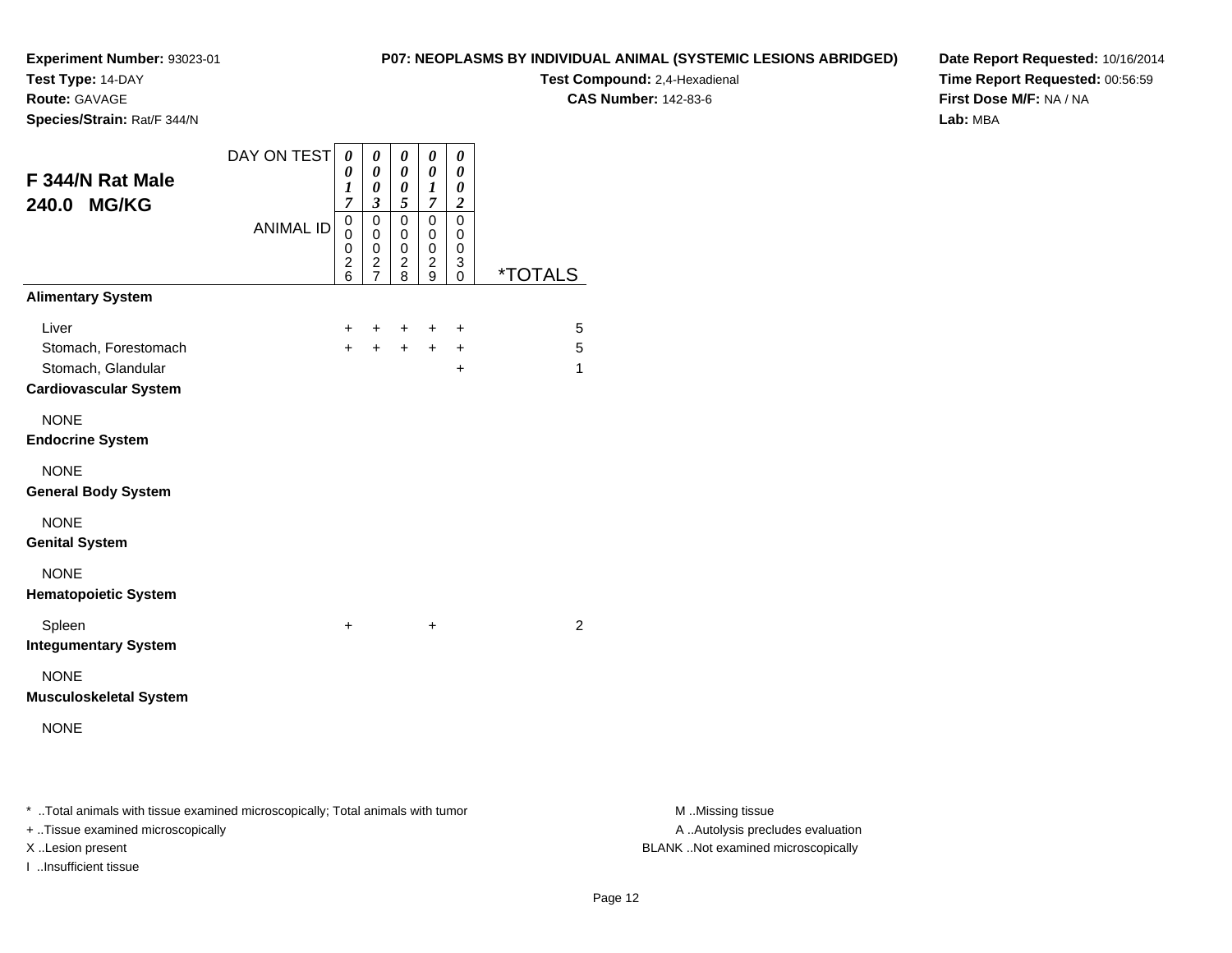**Test Type:** 14-DAY

# **Route:** GAVAGE

**Species/Strain:** Rat/F 344/N

# **P07: NEOPLASMS BY INDIVIDUAL ANIMAL (SYSTEMIC LESIONS ABRIDGED)**

**Test Compound:** 2,4-Hexadienal

**CAS Number:** 142-83-6

**Date Report Requested:** 10/16/2014**Time Report Requested:** 00:56:59**First Dose M/F:** NA / NA**Lab:** MBA

| F 344/N Rat Male<br><b>MG/KG</b><br>240.0   | DAY ON TEST<br><b>ANIMAL ID</b> | $\boldsymbol{\theta}$<br>0<br>1<br>7<br>0<br>0<br>0<br>$\overline{c}$<br>6 | 0<br>0<br>0<br>3<br>0<br>$\pmb{0}$<br>$\pmb{0}$<br>$\boldsymbol{2}$<br>$\overline{7}$ | 0<br>$\boldsymbol{\theta}$<br>$\boldsymbol{\theta}$<br>5<br>$\mathbf 0$<br>0<br>$\mathbf 0$<br>$\overline{c}$<br>8 | 0<br>0<br>$\overline{7}$<br>0<br>0<br>$\mathbf 0$<br>$\boldsymbol{2}$<br>9 | 0<br>0<br>$\boldsymbol{\theta}$<br>$\boldsymbol{2}$<br>0<br>0<br>$\pmb{0}$<br>$\ensuremath{\mathsf{3}}$<br>$\Omega$ | <i><b>*TOTALS</b></i>        |
|---------------------------------------------|---------------------------------|----------------------------------------------------------------------------|---------------------------------------------------------------------------------------|--------------------------------------------------------------------------------------------------------------------|----------------------------------------------------------------------------|---------------------------------------------------------------------------------------------------------------------|------------------------------|
| <b>Nervous System</b>                       |                                 |                                                                            |                                                                                       |                                                                                                                    |                                                                            |                                                                                                                     |                              |
| <b>NONE</b><br><b>Respiratory System</b>    |                                 |                                                                            |                                                                                       |                                                                                                                    |                                                                            |                                                                                                                     |                              |
| <b>NONE</b><br><b>Special Senses System</b> |                                 |                                                                            |                                                                                       |                                                                                                                    |                                                                            |                                                                                                                     |                              |
| <b>NONE</b><br><b>Urinary System</b>        |                                 |                                                                            |                                                                                       |                                                                                                                    |                                                                            |                                                                                                                     |                              |
| Kidney<br><b>SYSTEMIC LESIONS</b>           |                                 | $+$                                                                        | A                                                                                     | $+$                                                                                                                | $+$ $+$                                                                    |                                                                                                                     | $\overline{4}$               |
| Multiple Organ                              |                                 | ÷                                                                          |                                                                                       | ÷                                                                                                                  | ÷                                                                          | $\overline{+}$                                                                                                      | 5<br>*** END OF MALE DATA*** |

\* ..Total animals with tissue examined microscopically; Total animals with tumor **M** . Missing tissue M ..Missing tissue

+ ..Tissue examined microscopically

I ..Insufficient tissue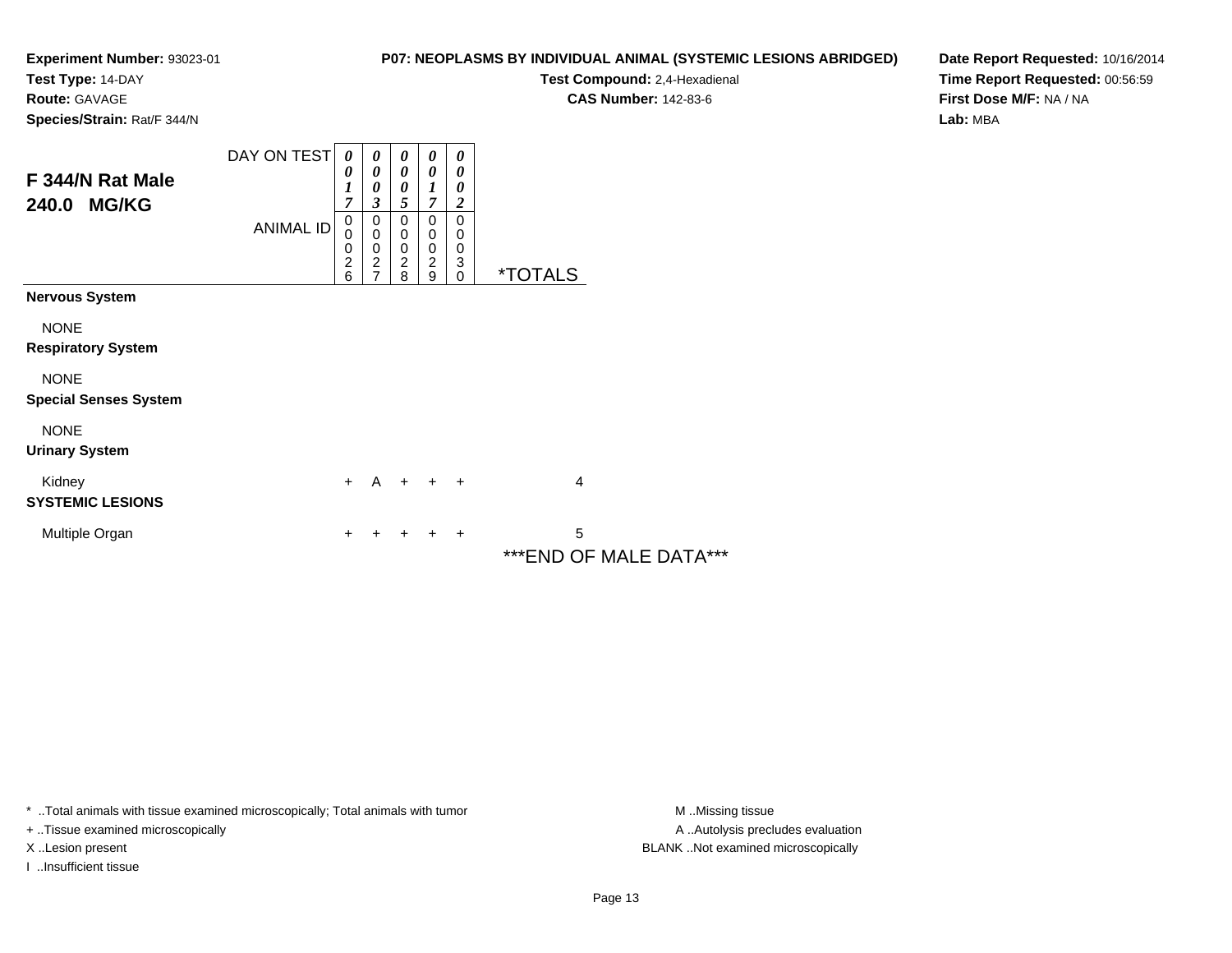**Test Type:** 14-DAY

**Route:** GAVAGE

**Species/Strain:** Rat/F 344/N

# **P07: NEOPLASMS BY INDIVIDUAL ANIMAL (SYSTEMIC LESIONS ABRIDGED)**

 $\overline{\phantom{0}}$ 

**Test Compound:** 2,4-Hexadienal **CAS Number:** 142-83-6

**Date Report Requested:** 10/16/2014**Time Report Requested:** 00:56:59**First Dose M/F:** NA / NA**Lab:** MBA

| F 344/N Rat Female<br><b>MG/KG</b><br>0.0                     | DAY ON TEST      | 0<br>0<br>1<br>7      | 0<br>$\boldsymbol{\theta}$<br>$\boldsymbol{l}$<br>7        | 0<br>$\boldsymbol{\theta}$<br>$\boldsymbol{l}$<br>$\overline{7}$ | 0<br>0<br>1<br>7                   | 0<br>$\boldsymbol{\theta}$<br>$\boldsymbol{l}$<br>7 |                       |
|---------------------------------------------------------------|------------------|-----------------------|------------------------------------------------------------|------------------------------------------------------------------|------------------------------------|-----------------------------------------------------|-----------------------|
|                                                               | <b>ANIMAL ID</b> | 0<br>0<br>0<br>3<br>1 | $\pmb{0}$<br>$\pmb{0}$<br>$\pmb{0}$<br>3<br>$\overline{2}$ | $\mathbf 0$<br>0<br>$\pmb{0}$<br>3<br>$\overline{3}$             | 0<br>0<br>0<br>3<br>$\overline{4}$ | 0<br>0<br>$\pmb{0}$<br>3<br>$\overline{5}$          | <i><b>*TOTALS</b></i> |
| <b>Alimentary System</b>                                      |                  |                       |                                                            |                                                                  |                                    |                                                     |                       |
| Liver<br>Stomach, Forestomach<br><b>Cardiovascular System</b> |                  | $\pm$<br>$\ddot{}$    | +<br>$\ddot{}$                                             | $\ddot{}$<br>$+$                                                 | ÷<br>$+$                           | $\ddot{}$<br>$+$                                    | 5<br>5                |
| <b>NONE</b><br><b>Endocrine System</b>                        |                  |                       |                                                            |                                                                  |                                    |                                                     |                       |
| <b>NONE</b><br><b>General Body System</b>                     |                  |                       |                                                            |                                                                  |                                    |                                                     |                       |
| <b>NONE</b><br><b>Genital System</b>                          |                  |                       |                                                            |                                                                  |                                    |                                                     |                       |
| <b>NONE</b><br><b>Hematopoietic System</b>                    |                  |                       |                                                            |                                                                  |                                    |                                                     |                       |
| <b>NONE</b><br><b>Integumentary System</b>                    |                  |                       |                                                            |                                                                  |                                    |                                                     |                       |
| <b>NONE</b><br><b>Musculoskeletal System</b>                  |                  |                       |                                                            |                                                                  |                                    |                                                     |                       |
| <b>NONE</b><br><b>Nervous System</b>                          |                  |                       |                                                            |                                                                  |                                    |                                                     |                       |
|                                                               |                  |                       |                                                            |                                                                  |                                    |                                                     |                       |

\* ..Total animals with tissue examined microscopically; Total animals with tumor **M** . Missing tissue M ..Missing tissue

+ ..Tissue examined microscopically

I ..Insufficient tissue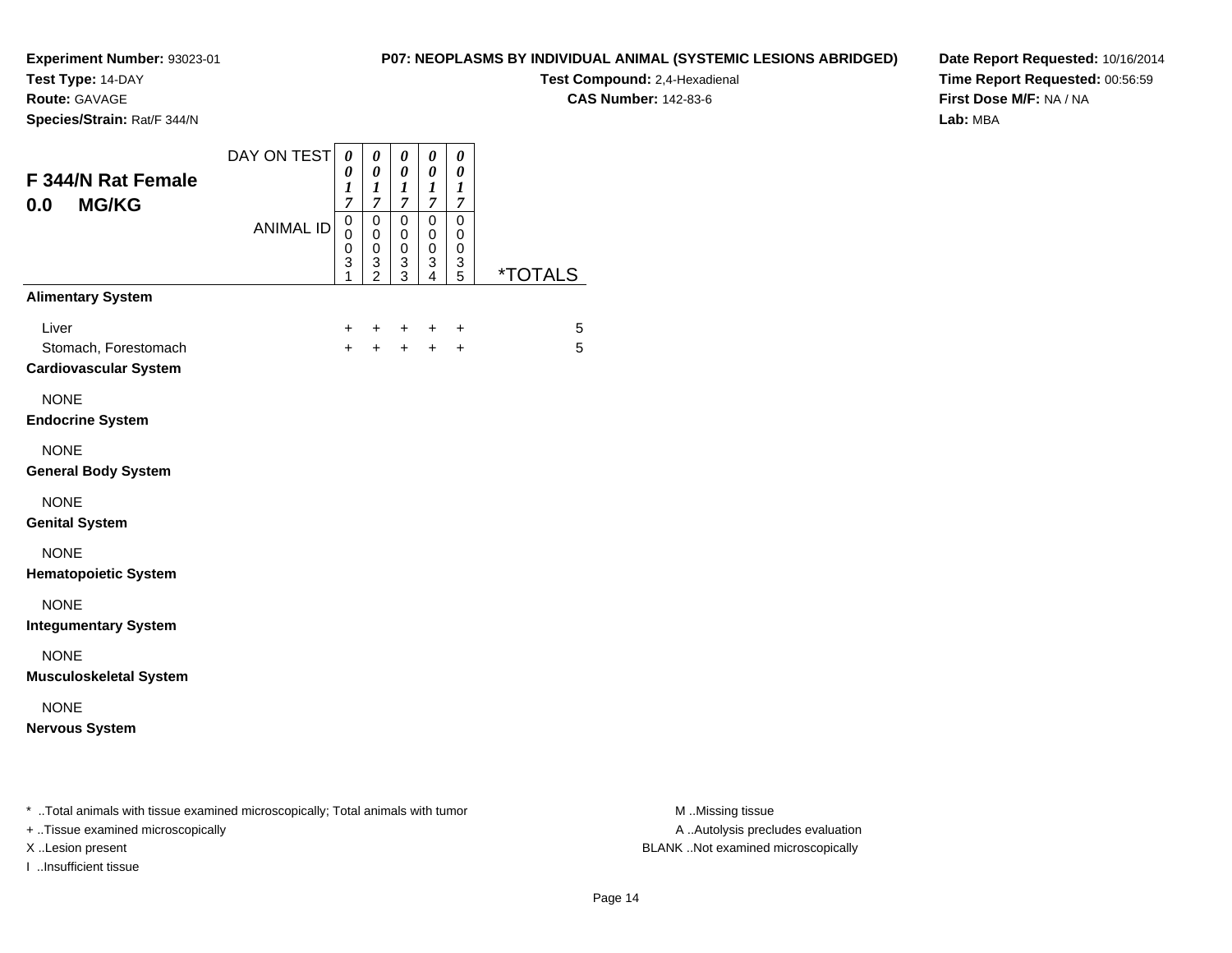**Test Type:** 14-DAY

**Route:** GAVAGE

**Species/Strain:** Rat/F 344/N

# **P07: NEOPLASMS BY INDIVIDUAL ANIMAL (SYSTEMIC LESIONS ABRIDGED)**

**Test Compound:** 2,4-Hexadienal **CAS Number:** 142-83-6

**Date Report Requested:** 10/16/2014**Time Report Requested:** 00:56:59**First Dose M/F:** NA / NA**Lab:** MBA

| F 344/N Rat Female<br><b>MG/KG</b><br>0.0   | DAY ON TEST<br><b>ANIMAL ID</b> | 0<br>0<br>$\boldsymbol{l}$<br>$\overline{7}$<br>0<br>0<br>$\begin{smallmatrix}0\3 \end{smallmatrix}$<br>1 | 0<br>0<br>$\boldsymbol{l}$<br>$\overline{7}$<br>0<br>$\mathbf 0$<br>0<br>$\overline{3}$<br>$\overline{2}$ | 0<br>0<br>1<br>$\overline{7}$<br>0<br>0<br>0<br>3<br>3 | 0<br>0<br>1<br>$\overline{7}$<br>0<br>0<br>0<br>$\overline{3}$<br>4 | 0<br>0<br>1<br>7<br>0<br>$\mathbf 0$<br>$\mathbf 0$<br>3<br>5 | <i><b>*TOTALS</b></i> |
|---------------------------------------------|---------------------------------|-----------------------------------------------------------------------------------------------------------|-----------------------------------------------------------------------------------------------------------|--------------------------------------------------------|---------------------------------------------------------------------|---------------------------------------------------------------|-----------------------|
| <b>NONE</b><br><b>Respiratory System</b>    |                                 |                                                                                                           |                                                                                                           |                                                        |                                                                     |                                                               |                       |
| <b>NONE</b><br><b>Special Senses System</b> |                                 |                                                                                                           |                                                                                                           |                                                        |                                                                     |                                                               |                       |
| <b>NONE</b><br><b>Urinary System</b>        |                                 |                                                                                                           |                                                                                                           |                                                        |                                                                     |                                                               |                       |
| Kidney<br><b>SYSTEMIC LESIONS</b>           |                                 | $\ddot{}$                                                                                                 | +                                                                                                         |                                                        | $\div$                                                              | $\ddot{}$                                                     | 5                     |
| Multiple Organ                              |                                 | +                                                                                                         | ٠                                                                                                         |                                                        |                                                                     | ٠                                                             | 5                     |

\* ..Total animals with tissue examined microscopically; Total animals with tumor **M** . Missing tissue M ..Missing tissue

+ ..Tissue examined microscopically

I ..Insufficient tissue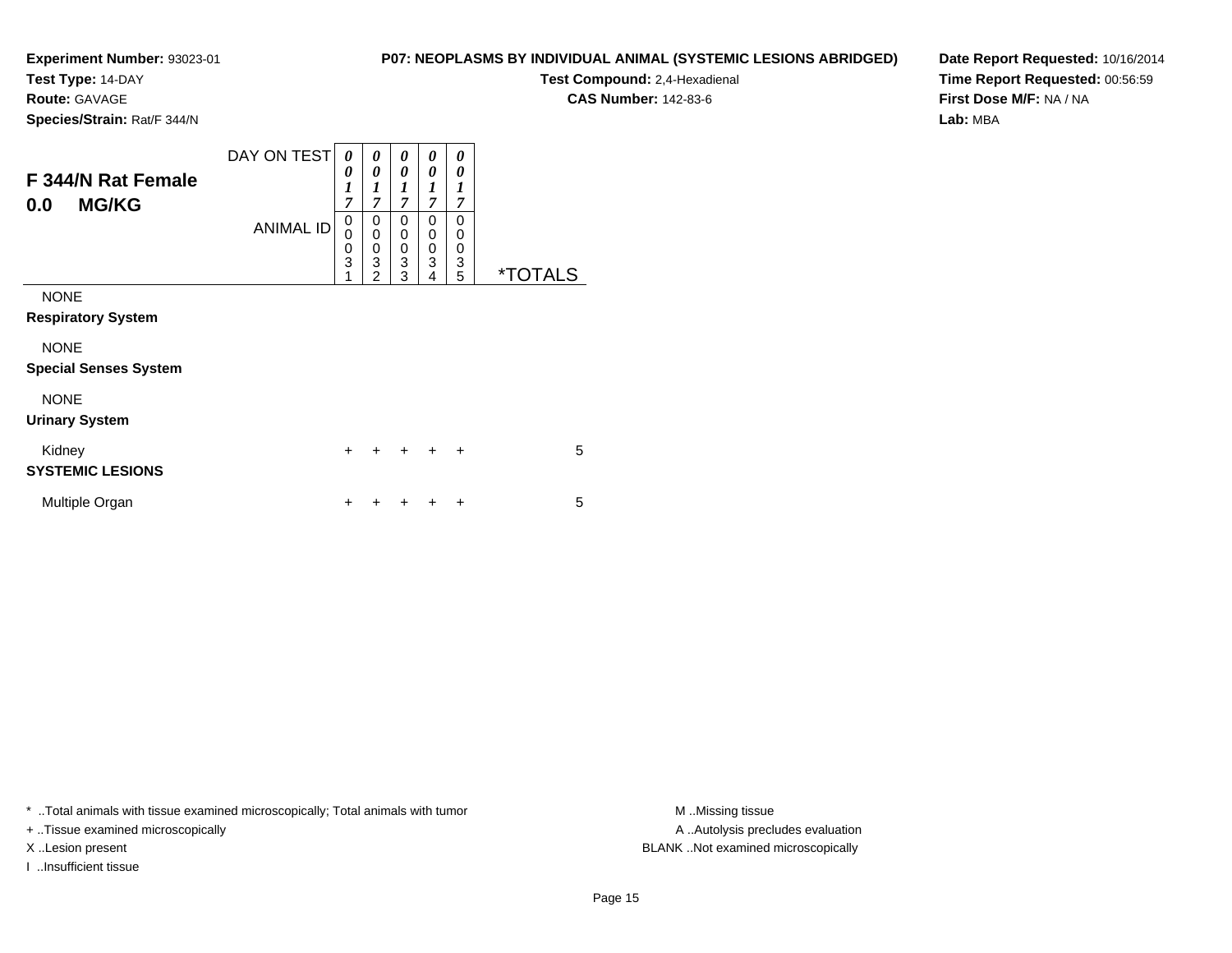| Experiment Number: 93023-01<br>Test Type: 14-DAY<br>Route: GAVAGE<br>Species/Strain: Rat/F 344/N |                                 | P07: NEOPLASMS BY INDIVIDUAL ANIMAL (SYSTEMIC LESIONS ABRIDGED)<br>Test Compound: 2,4-Hexadienal<br><b>CAS Number: 142-83-6</b> | Date Report Requested: 10/16/2014<br>Time Report Requested: 00:56:59<br>First Dose M/F: NA / NA<br>Lab: MBA |
|--------------------------------------------------------------------------------------------------|---------------------------------|---------------------------------------------------------------------------------------------------------------------------------|-------------------------------------------------------------------------------------------------------------|
| F 344/N Rat Female<br><b>MG/KG</b><br>3.0                                                        | DAY ON TEST<br><b>ANIMAL ID</b> |                                                                                                                                 |                                                                                                             |
|                                                                                                  |                                 | <i><b>*TOTALS</b></i>                                                                                                           |                                                                                                             |
| <b>Alimentary System</b><br><b>NONE</b><br><b>Cardiovascular System</b>                          |                                 |                                                                                                                                 |                                                                                                             |
| <b>NONE</b><br><b>Endocrine System</b>                                                           |                                 |                                                                                                                                 |                                                                                                             |
| <b>NONE</b><br><b>General Body System</b>                                                        |                                 |                                                                                                                                 |                                                                                                             |
| <b>NONE</b><br><b>Genital System</b>                                                             |                                 |                                                                                                                                 |                                                                                                             |
| <b>NONE</b><br><b>Hematopoietic System</b>                                                       |                                 |                                                                                                                                 |                                                                                                             |
| <b>NONE</b><br><b>Integumentary System</b>                                                       |                                 |                                                                                                                                 |                                                                                                             |
| <b>NONE</b><br><b>Musculoskeletal System</b>                                                     |                                 |                                                                                                                                 |                                                                                                             |
| <b>NONE</b><br><b>Nervous System</b>                                                             |                                 |                                                                                                                                 |                                                                                                             |
| <b>NONE</b>                                                                                      |                                 |                                                                                                                                 |                                                                                                             |
|                                                                                                  |                                 |                                                                                                                                 |                                                                                                             |

\* ..Total animals with tissue examined microscopically; Total animals with tumor M..Missing tissue M

+ ..Tissue examined microscopically

I ..Insufficient tissue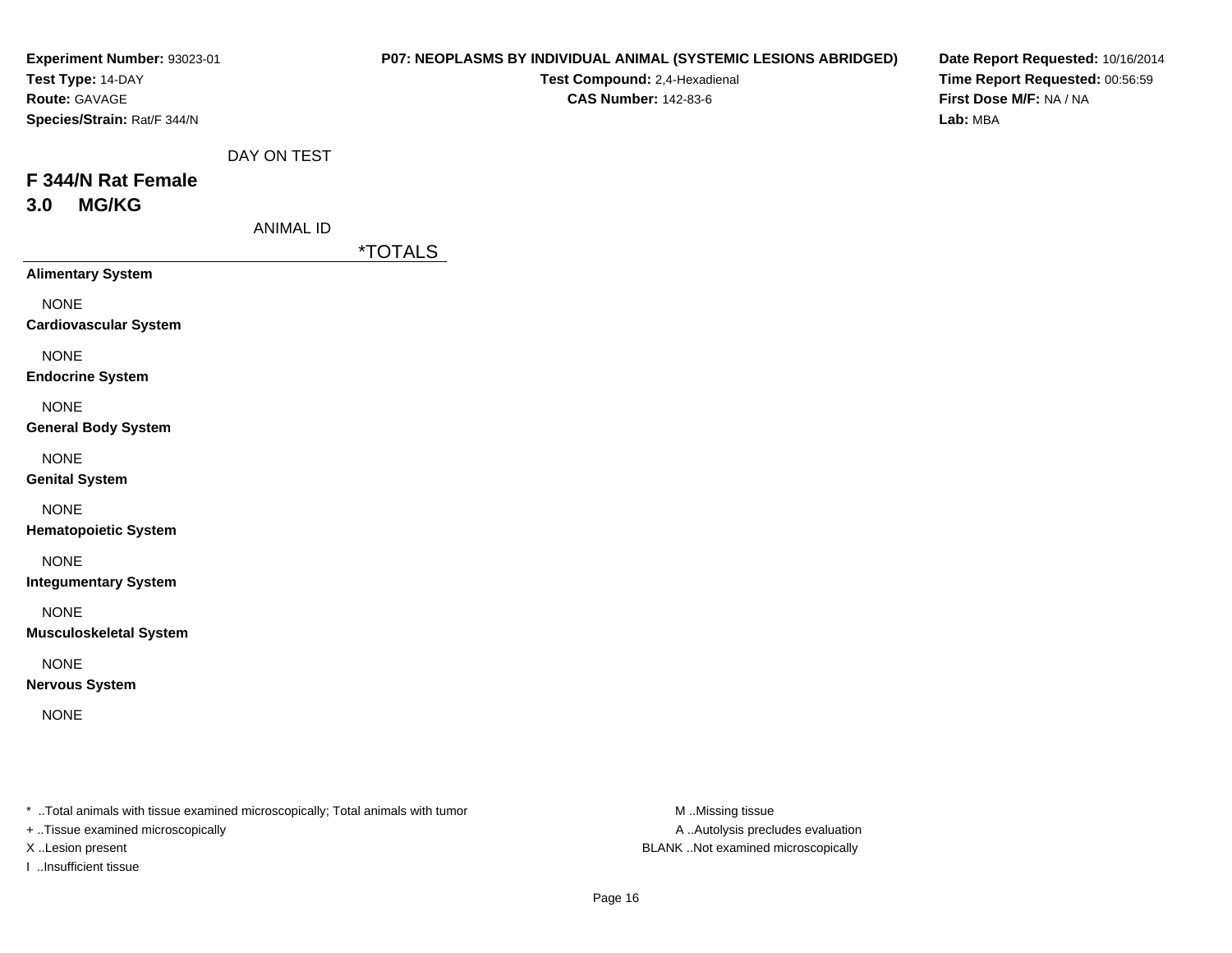| Experiment Number: 93023-01  |                  | P07: NEOPLASMS BY INDIVIDUAL ANIMAL (SYSTEMIC LESIONS ABRIDGED) | Date Report Requested: 10/16/2014 |
|------------------------------|------------------|-----------------------------------------------------------------|-----------------------------------|
| Test Type: 14-DAY            |                  | Test Compound: 2,4-Hexadienal                                   | Time Report Requested: 00:56:59   |
| Route: GAVAGE                |                  | <b>CAS Number: 142-83-6</b>                                     | First Dose M/F: NA / NA           |
| Species/Strain: Rat/F 344/N  |                  |                                                                 | Lab: MBA                          |
|                              | DAY ON TEST      |                                                                 |                                   |
| F 344/N Rat Female           |                  |                                                                 |                                   |
| <b>MG/KG</b><br>3.0          |                  |                                                                 |                                   |
|                              | <b>ANIMAL ID</b> |                                                                 |                                   |
|                              |                  | <i><b>*TOTALS</b></i>                                           |                                   |
| <b>Respiratory System</b>    |                  |                                                                 |                                   |
| <b>NONE</b>                  |                  |                                                                 |                                   |
| <b>Special Senses System</b> |                  |                                                                 |                                   |
| <b>NONE</b>                  |                  |                                                                 |                                   |
| <b>Urinary System</b>        |                  |                                                                 |                                   |
| <b>NONE</b>                  |                  |                                                                 |                                   |
| <b>SYSTEMIC LESIONS</b>      |                  |                                                                 |                                   |
| Multiple Organ               |                  | 0                                                               |                                   |
|                              |                  |                                                                 |                                   |

\* ..Total animals with tissue examined microscopically; Total animals with tumor M..Missing tissue M ..Missing tissue

+ ..Tissue examined microscopically

I ..Insufficient tissue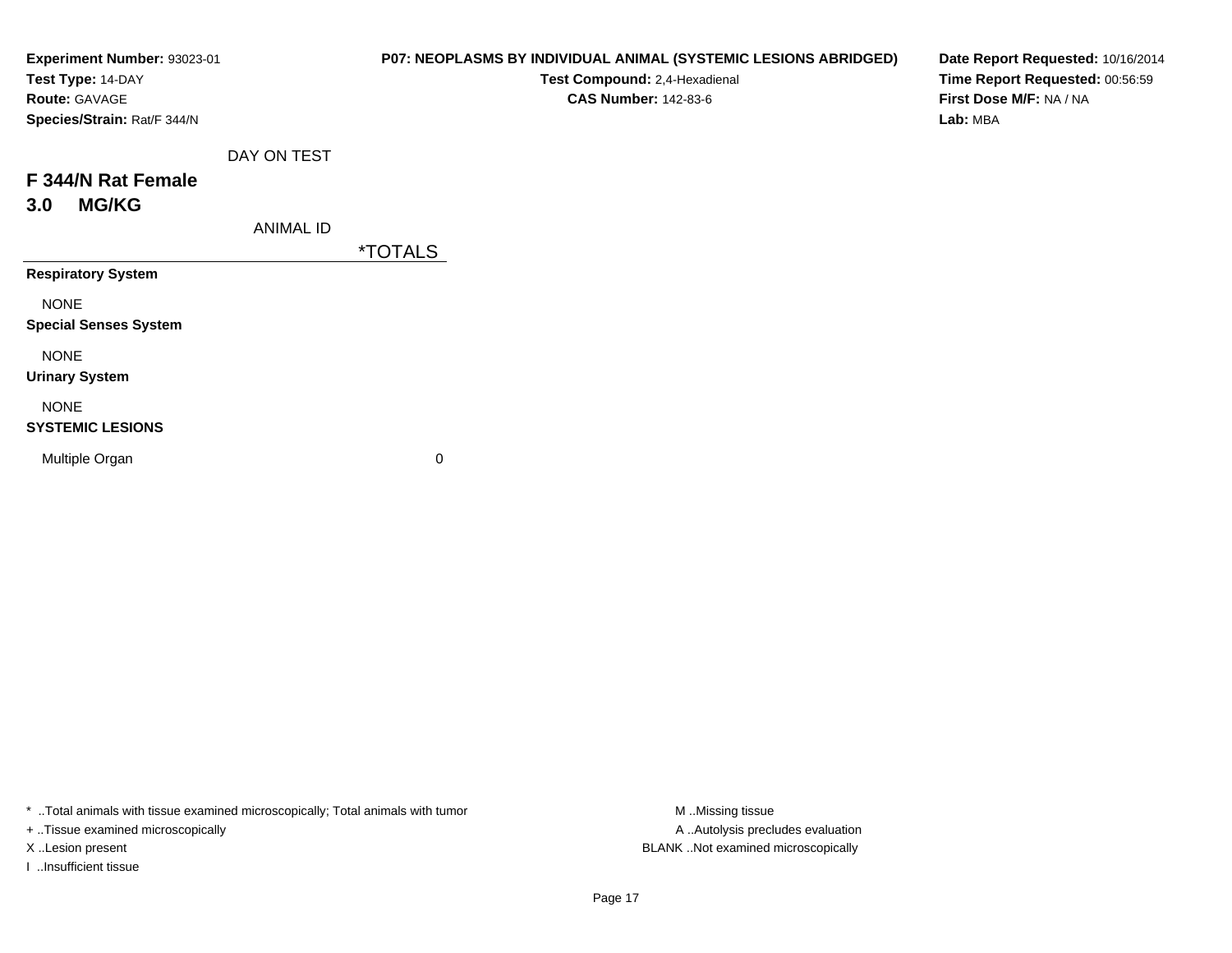| Experiment Number: 93023-01<br>Test Type: 14-DAY<br>Route: GAVAGE<br>Species/Strain: Rat/F 344/N |                                 | P07: NEOPLASMS BY INDIVIDUAL ANIMAL (SYSTEMIC LESIONS ABRIDGED)<br>Test Compound: 2,4-Hexadienal<br><b>CAS Number: 142-83-6</b> | Date Report Requested: 10/16/2014<br>Time Report Requested: 00:56:59<br>First Dose M/F: NA / NA<br>Lab: MBA |
|--------------------------------------------------------------------------------------------------|---------------------------------|---------------------------------------------------------------------------------------------------------------------------------|-------------------------------------------------------------------------------------------------------------|
| F 344/N Rat Female<br><b>MG/KG</b><br>9.0                                                        | DAY ON TEST<br><b>ANIMAL ID</b> |                                                                                                                                 |                                                                                                             |
| <b>Alimentary System</b>                                                                         |                                 | <i><b>*TOTALS</b></i>                                                                                                           |                                                                                                             |
| <b>NONE</b><br><b>Cardiovascular System</b>                                                      |                                 |                                                                                                                                 |                                                                                                             |
| <b>NONE</b><br><b>Endocrine System</b>                                                           |                                 |                                                                                                                                 |                                                                                                             |
| <b>NONE</b><br><b>General Body System</b>                                                        |                                 |                                                                                                                                 |                                                                                                             |
| <b>NONE</b><br><b>Genital System</b>                                                             |                                 |                                                                                                                                 |                                                                                                             |
| <b>NONE</b><br><b>Hematopoietic System</b>                                                       |                                 |                                                                                                                                 |                                                                                                             |
| <b>NONE</b><br><b>Integumentary System</b>                                                       |                                 |                                                                                                                                 |                                                                                                             |
| <b>NONE</b><br><b>Musculoskeletal System</b>                                                     |                                 |                                                                                                                                 |                                                                                                             |
| <b>NONE</b><br><b>Nervous System</b>                                                             |                                 |                                                                                                                                 |                                                                                                             |
| <b>NONE</b>                                                                                      |                                 |                                                                                                                                 |                                                                                                             |
|                                                                                                  |                                 |                                                                                                                                 |                                                                                                             |

\* ..Total animals with tissue examined microscopically; Total animals with tumor M..Missing tissue M

+ ..Tissue examined microscopically

I ..Insufficient tissue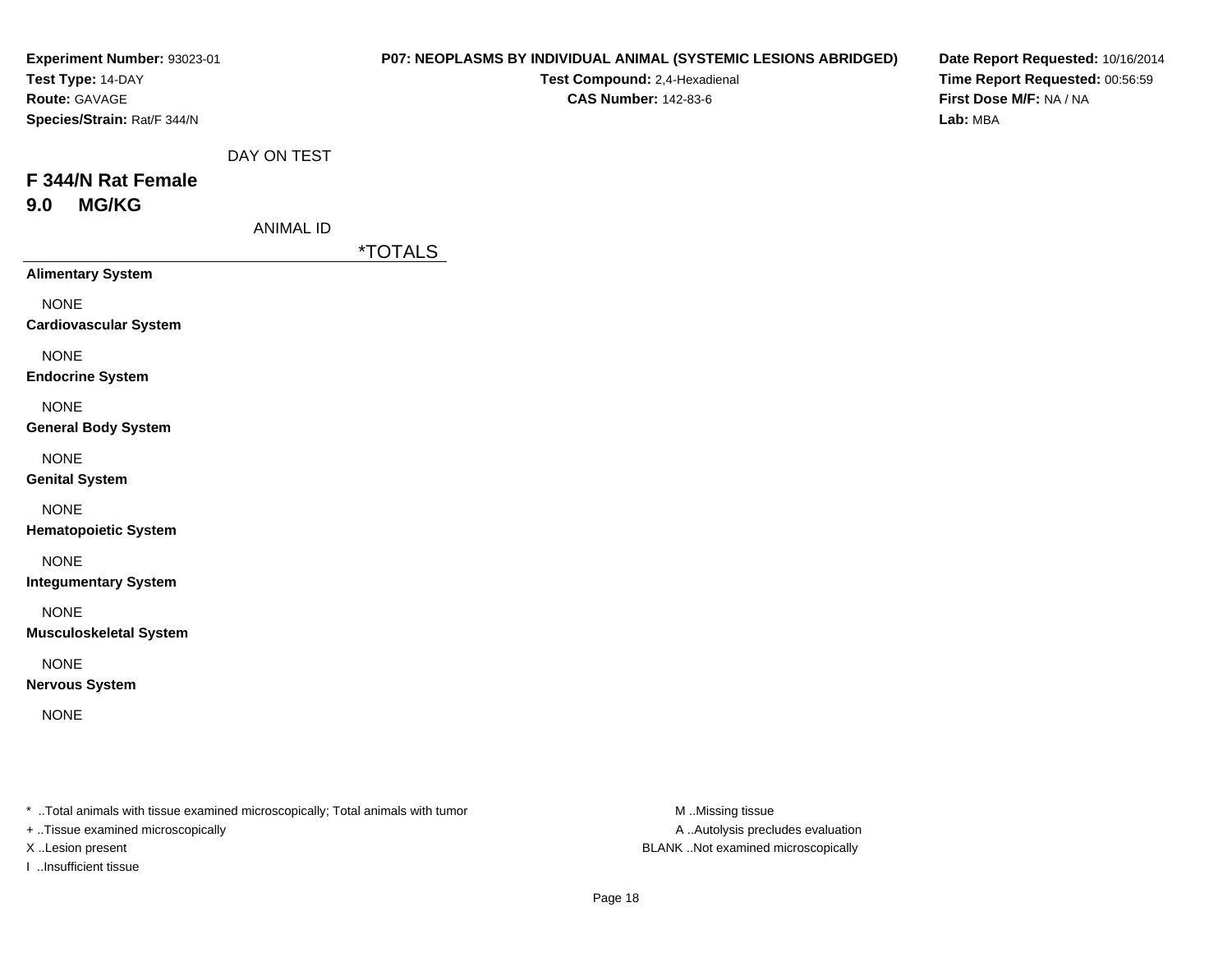| Experiment Number: 93023-01<br>Test Type: 14-DAY<br>Route: GAVAGE<br>Species/Strain: Rat/F 344/N |                  | P07: NEOPLASMS BY INDIVIDUAL ANIMAL (SYSTEMIC LESIONS ABRIDGED)<br>Test Compound: 2,4-Hexadienal<br><b>CAS Number: 142-83-6</b> | Date Report Requested: 10/16/2014<br>Time Report Requested: 00:56:59<br>First Dose M/F: NA / NA<br>Lab: MBA |
|--------------------------------------------------------------------------------------------------|------------------|---------------------------------------------------------------------------------------------------------------------------------|-------------------------------------------------------------------------------------------------------------|
|                                                                                                  | DAY ON TEST      |                                                                                                                                 |                                                                                                             |
| F 344/N Rat Female                                                                               |                  |                                                                                                                                 |                                                                                                             |
| <b>MG/KG</b><br>9.0                                                                              |                  |                                                                                                                                 |                                                                                                             |
|                                                                                                  | <b>ANIMAL ID</b> |                                                                                                                                 |                                                                                                             |
|                                                                                                  |                  | <i><b>*TOTALS</b></i>                                                                                                           |                                                                                                             |
| <b>Respiratory System</b>                                                                        |                  |                                                                                                                                 |                                                                                                             |
| <b>NONE</b><br><b>Special Senses System</b>                                                      |                  |                                                                                                                                 |                                                                                                             |
| <b>NONE</b><br><b>Urinary System</b>                                                             |                  |                                                                                                                                 |                                                                                                             |
| <b>NONE</b><br><b>SYSTEMIC LESIONS</b>                                                           |                  |                                                                                                                                 |                                                                                                             |
| Multiple Organ                                                                                   |                  | 0                                                                                                                               |                                                                                                             |

\* ..Total animals with tissue examined microscopically; Total animals with tumor M..Missing tissue M ..Missing tissue

+ ..Tissue examined microscopically

I ..Insufficient tissue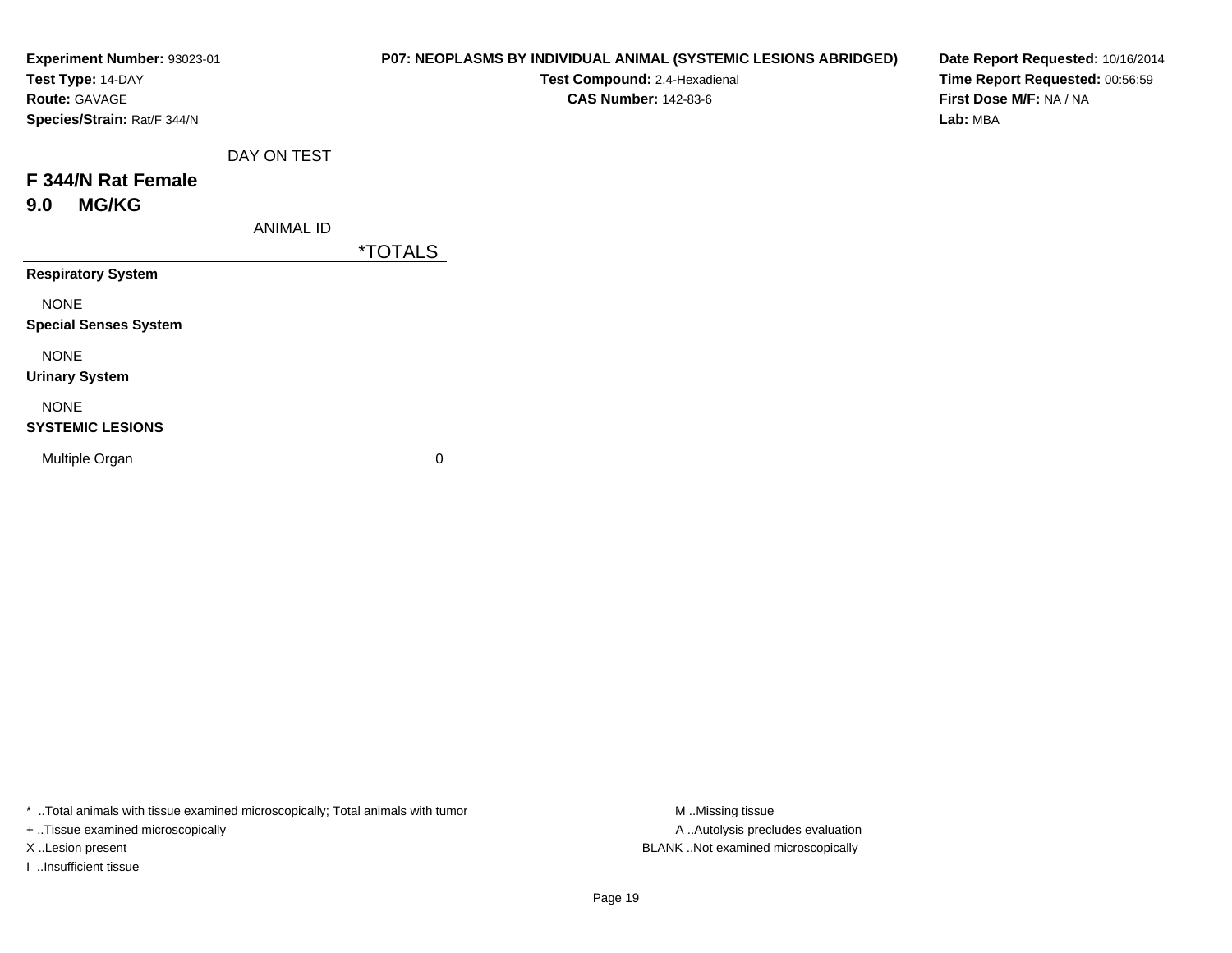**Test Type:** 14-DAY

**Route:** GAVAGE

**Species/Strain:** Rat/F 344/N

# **P07: NEOPLASMS BY INDIVIDUAL ANIMAL (SYSTEMIC LESIONS ABRIDGED)**

**Test Compound:** 2,4-Hexadienal **CAS Number:** 142-83-6

**Date Report Requested:** 10/16/2014**Time Report Requested:** 00:56:59**First Dose M/F:** NA / NA**Lab:** MBA

| F 344/N Rat Female<br><b>MG/KG</b><br>27.0                                       | DAY ON TEST<br><b>ANIMAL ID</b> | $\boldsymbol{\theta}$<br>0<br>$\boldsymbol{l}$<br>$\overline{7}$<br>$\pmb{0}$<br>0<br>0<br>4<br>6 | 0<br>$\boldsymbol{\theta}$<br>$\boldsymbol{l}$<br>$\overline{7}$<br>$\mathbf 0$<br>0<br>$\mathbf 0$<br>4<br>$\overline{7}$ | $\boldsymbol{\theta}$<br>$\boldsymbol{\theta}$<br>$\boldsymbol{l}$<br>$\overline{7}$<br>$\mathbf 0$<br>0<br>0<br>4<br>8 | $\boldsymbol{\theta}$<br>$\pmb{\theta}$<br>1<br>$\overline{7}$<br>$\mathbf 0$<br>0<br>0<br>4<br>9 | $\boldsymbol{\theta}$<br>$\boldsymbol{\theta}$<br>1<br>7<br>$\mathbf 0$<br>0<br>0<br>5<br>0 | <i><b>*TOTALS</b></i> |
|----------------------------------------------------------------------------------|---------------------------------|---------------------------------------------------------------------------------------------------|----------------------------------------------------------------------------------------------------------------------------|-------------------------------------------------------------------------------------------------------------------------|---------------------------------------------------------------------------------------------------|---------------------------------------------------------------------------------------------|-----------------------|
| <b>Alimentary System</b><br>Stomach, Forestomach<br><b>Cardiovascular System</b> |                                 | +                                                                                                 | +                                                                                                                          |                                                                                                                         |                                                                                                   | $\ddot{}$                                                                                   | 5                     |
| <b>NONE</b><br><b>Endocrine System</b>                                           |                                 |                                                                                                   |                                                                                                                            |                                                                                                                         |                                                                                                   |                                                                                             |                       |
| <b>NONE</b><br><b>General Body System</b>                                        |                                 |                                                                                                   |                                                                                                                            |                                                                                                                         |                                                                                                   |                                                                                             |                       |
| <b>NONE</b><br><b>Genital System</b>                                             |                                 |                                                                                                   |                                                                                                                            |                                                                                                                         |                                                                                                   |                                                                                             |                       |
| <b>Uterus</b><br><b>Hematopoietic System</b>                                     |                                 |                                                                                                   |                                                                                                                            |                                                                                                                         | +                                                                                                 |                                                                                             | 1                     |
| <b>NONE</b><br><b>Integumentary System</b>                                       |                                 |                                                                                                   |                                                                                                                            |                                                                                                                         |                                                                                                   |                                                                                             |                       |
| <b>NONE</b><br><b>Musculoskeletal System</b>                                     |                                 |                                                                                                   |                                                                                                                            |                                                                                                                         |                                                                                                   |                                                                                             |                       |
| <b>NONE</b><br><b>Nervous System</b>                                             |                                 |                                                                                                   |                                                                                                                            |                                                                                                                         |                                                                                                   |                                                                                             |                       |
| <b>NONE</b>                                                                      |                                 |                                                                                                   |                                                                                                                            |                                                                                                                         |                                                                                                   |                                                                                             |                       |

\* ..Total animals with tissue examined microscopically; Total animals with tumor **M** . Missing tissue M ..Missing tissue

+ ..Tissue examined microscopically

I ..Insufficient tissue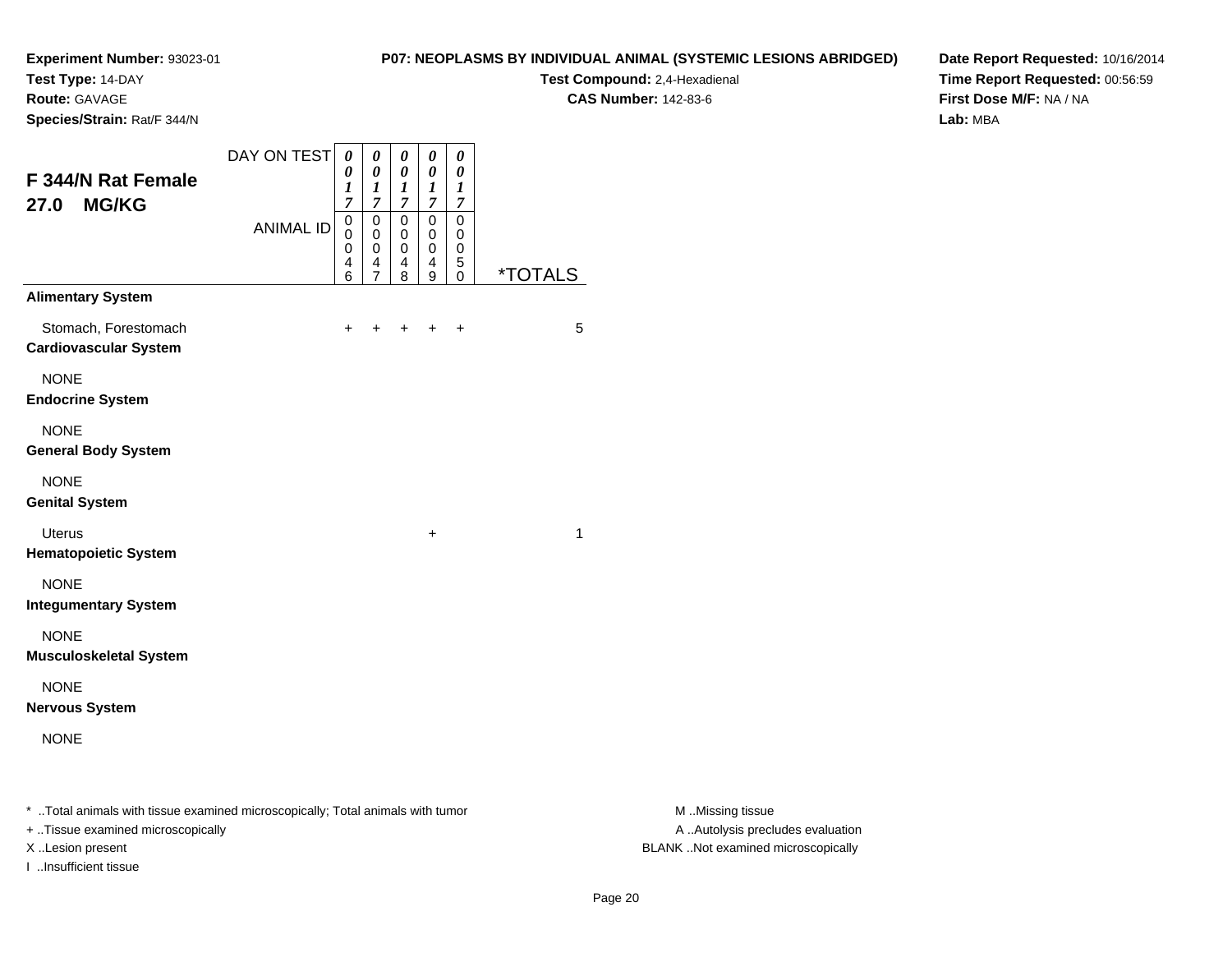**Test Type:** 14-DAY

**Route:** GAVAGE

**Species/Strain:** Rat/F 344/N

# **P07: NEOPLASMS BY INDIVIDUAL ANIMAL (SYSTEMIC LESIONS ABRIDGED)**

**Test Compound:** 2,4-Hexadienal

**CAS Number:** 142-83-6

**Date Report Requested:** 10/16/2014**Time Report Requested:** 00:56:59**First Dose M/F:** NA / NA**Lab:** MBA

| F 344/N Rat Female<br><b>MG/KG</b><br>27.0  | DAY ON TEST<br><b>ANIMAL ID</b> | 0<br>0<br>1<br>7<br>0<br>0<br>0<br>4 | 0<br>0<br>$\boldsymbol{l}$<br>$\overline{7}$<br>0<br>$\mathbf 0$<br>0<br>4 | 0<br>$\theta$<br>1<br>$\overline{7}$<br>0<br>$\mathbf 0$<br>0<br>$\overline{4}$ | 0<br>0<br>1<br>$\overline{7}$<br>0<br>0<br>0<br>4 | 0<br>0<br>1<br>7<br>$\Omega$<br>0<br>0<br>5 |                       |
|---------------------------------------------|---------------------------------|--------------------------------------|----------------------------------------------------------------------------|---------------------------------------------------------------------------------|---------------------------------------------------|---------------------------------------------|-----------------------|
| <b>Respiratory System</b>                   |                                 | 6                                    | $\overline{7}$                                                             | 8                                                                               | 9                                                 | 0                                           | <i><b>*TOTALS</b></i> |
| <b>NONE</b><br><b>Special Senses System</b> |                                 |                                      |                                                                            |                                                                                 |                                                   |                                             |                       |
| <b>NONE</b><br><b>Urinary System</b>        |                                 |                                      |                                                                            |                                                                                 |                                                   |                                             |                       |
| <b>NONE</b><br><b>SYSTEMIC LESIONS</b>      |                                 |                                      |                                                                            |                                                                                 |                                                   |                                             |                       |
| Multiple Organ                              |                                 | +                                    |                                                                            | ٠                                                                               | +                                                 | $\ddot{}$                                   | 5                     |

\* ..Total animals with tissue examined microscopically; Total animals with tumor **M** . Missing tissue M ..Missing tissue

+ ..Tissue examined microscopically

I ..Insufficient tissue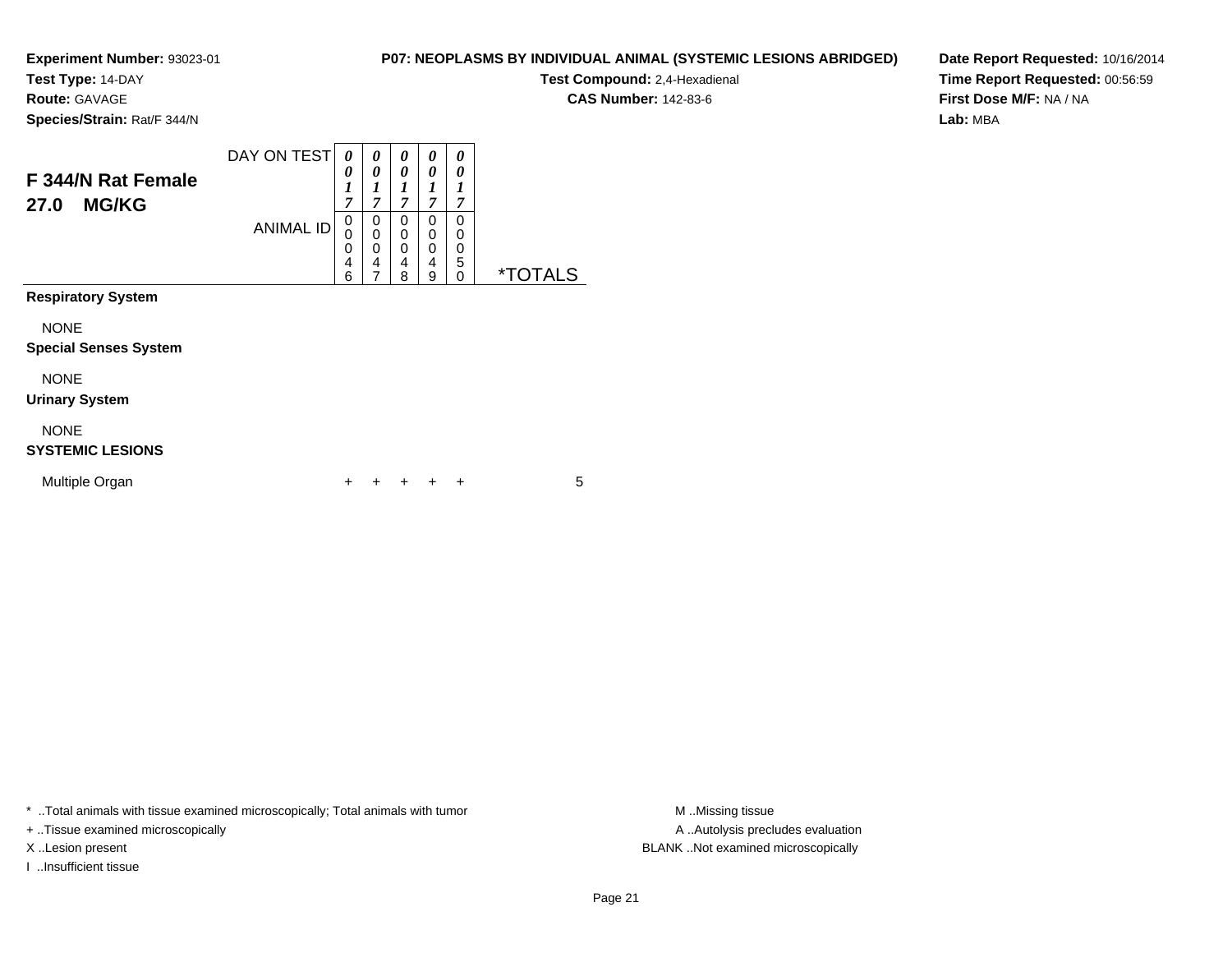**Test Type:** 14-DAY

**Route:** GAVAGE

**Species/Strain:** Rat/F 344/N

# **P07: NEOPLASMS BY INDIVIDUAL ANIMAL (SYSTEMIC LESIONS ABRIDGED)**

 $\overline{\phantom{0}}$ 

**Test Compound:** 2,4-Hexadienal **CAS Number:** 142-83-6

**Date Report Requested:** 10/16/2014**Time Report Requested:** 00:56:59**First Dose M/F:** NA / NA**Lab:** MBA

| F 344/N Rat Female<br><b>MG/KG</b><br>80.0                    | DAY ON TEST      | $\pmb{\theta}$<br>0<br>1<br>$\overline{7}$ | 0<br>$\boldsymbol{\theta}$<br>$\boldsymbol{l}$<br>7                      | 0<br>$\boldsymbol{\theta}$<br>$\boldsymbol{l}$<br>$\overline{7}$ | 0<br>0<br>1<br>7                             | 0<br>0<br>$\boldsymbol{l}$<br>$\overline{7}$ |                       |
|---------------------------------------------------------------|------------------|--------------------------------------------|--------------------------------------------------------------------------|------------------------------------------------------------------|----------------------------------------------|----------------------------------------------|-----------------------|
|                                                               | <b>ANIMAL ID</b> | 0<br>0<br>0<br>5<br>1                      | $\pmb{0}$<br>$\mathbf 0$<br>$\mathbf 0$<br>$\mathbf 5$<br>$\overline{2}$ | $\mathbf 0$<br>$\mathbf 0$<br>$\,0\,$<br>5<br>3                  | $\mathbf 0$<br>0<br>0<br>5<br>$\overline{4}$ | 0<br>0<br>0<br>5<br>5                        | <i><b>*TOTALS</b></i> |
| <b>Alimentary System</b>                                      |                  |                                            |                                                                          |                                                                  |                                              |                                              |                       |
| Liver<br>Stomach, Forestomach<br><b>Cardiovascular System</b> |                  | $\ddot{}$<br>$+$                           | $\ddot{}$<br>$\ddot{}$                                                   | $\ddot{}$<br>$+$                                                 | ÷<br>$+$                                     | $\ddot{}$<br>$\ddot{}$                       | 5<br>5                |
| <b>NONE</b><br><b>Endocrine System</b>                        |                  |                                            |                                                                          |                                                                  |                                              |                                              |                       |
| <b>NONE</b><br><b>General Body System</b>                     |                  |                                            |                                                                          |                                                                  |                                              |                                              |                       |
| <b>NONE</b><br><b>Genital System</b>                          |                  |                                            |                                                                          |                                                                  |                                              |                                              |                       |
| <b>NONE</b><br><b>Hematopoietic System</b>                    |                  |                                            |                                                                          |                                                                  |                                              |                                              |                       |
| <b>NONE</b><br><b>Integumentary System</b>                    |                  |                                            |                                                                          |                                                                  |                                              |                                              |                       |
| <b>NONE</b><br><b>Musculoskeletal System</b>                  |                  |                                            |                                                                          |                                                                  |                                              |                                              |                       |
| <b>NONE</b><br><b>Nervous System</b>                          |                  |                                            |                                                                          |                                                                  |                                              |                                              |                       |
|                                                               |                  |                                            |                                                                          |                                                                  |                                              |                                              |                       |

\* ..Total animals with tissue examined microscopically; Total animals with tumor **M** . Missing tissue M ..Missing tissue

+ ..Tissue examined microscopically

I ..Insufficient tissue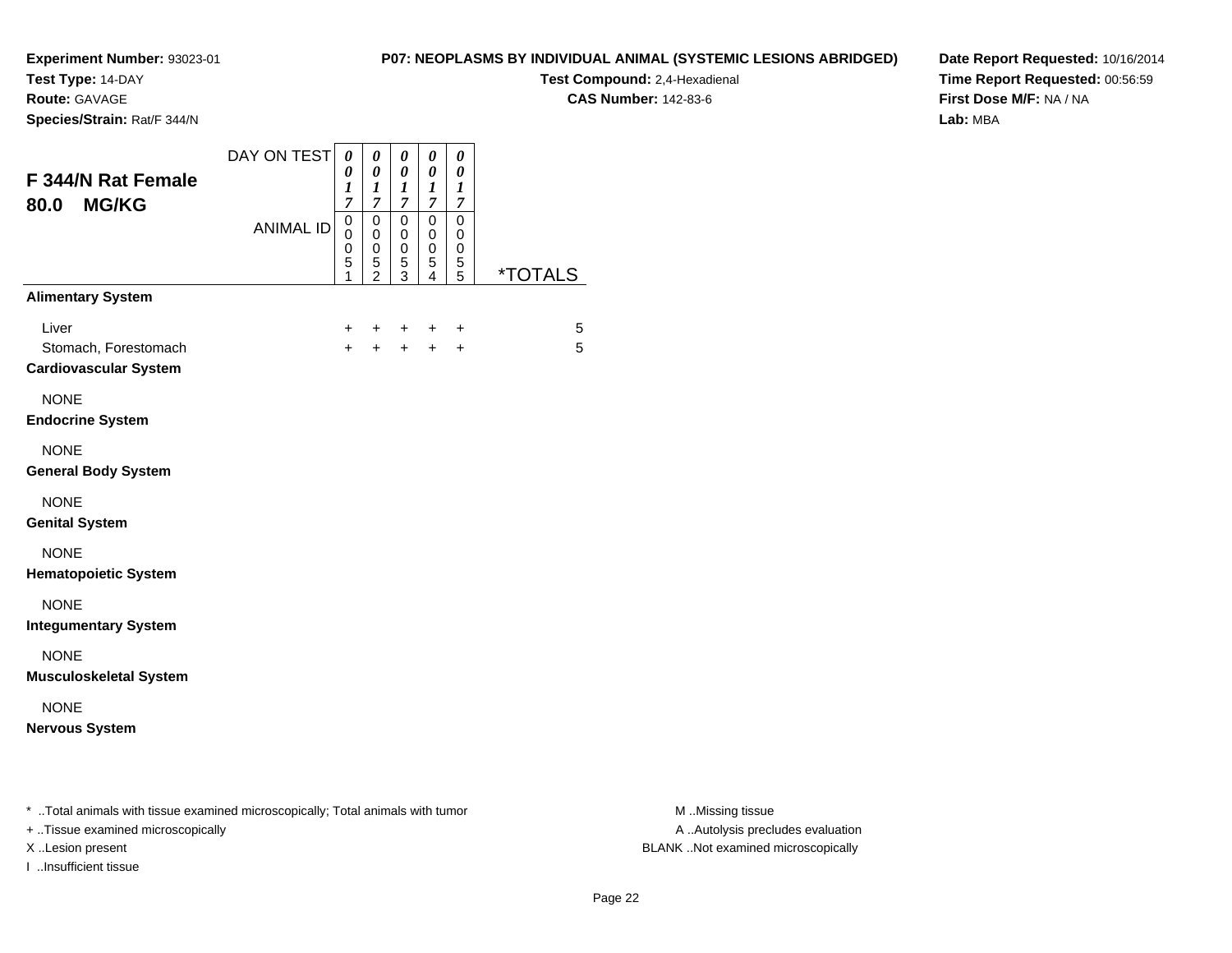**Test Type:** 14-DAY

**Route:** GAVAGE

**Species/Strain:** Rat/F 344/N

# **P07: NEOPLASMS BY INDIVIDUAL ANIMAL (SYSTEMIC LESIONS ABRIDGED)**

**Test Compound:** 2,4-Hexadienal **CAS Number:** 142-83-6

**Date Report Requested:** 10/16/2014**Time Report Requested:** 00:57:00**First Dose M/F:** NA / NA**Lab:** MBA

| F 344/N Rat Female<br><b>MG/KG</b><br>80.0  | DAY ON TESTI<br><b>ANIMAL ID</b> | 0<br>0<br>$\boldsymbol{l}$<br>$\overline{7}$<br>0<br>0<br>0<br>5<br>1 | 0<br>0<br>1<br>$\overline{7}$<br>0<br>0<br>$\mathbf 0$<br>$\overline{5}$<br>$\overline{2}$ | 0<br>0<br>1<br>7<br>$\mathbf 0$<br>0<br>0<br>5<br>3 | 0<br>0<br>1<br>7<br>0<br>0<br>$\mathbf 0$<br>5<br>4 | 0<br>0<br>1<br>7<br>0<br>0<br>0<br>5<br>5 | <i><b>*TOTALS</b></i> |
|---------------------------------------------|----------------------------------|-----------------------------------------------------------------------|--------------------------------------------------------------------------------------------|-----------------------------------------------------|-----------------------------------------------------|-------------------------------------------|-----------------------|
| <b>NONE</b><br><b>Respiratory System</b>    |                                  |                                                                       |                                                                                            |                                                     |                                                     |                                           |                       |
| <b>NONE</b><br><b>Special Senses System</b> |                                  |                                                                       |                                                                                            |                                                     |                                                     |                                           |                       |
| <b>NONE</b><br><b>Urinary System</b>        |                                  |                                                                       |                                                                                            |                                                     |                                                     |                                           |                       |
| Kidney<br><b>SYSTEMIC LESIONS</b>           |                                  | $\ddot{}$                                                             |                                                                                            | $\div$                                              | $\div$                                              | $\ddot{}$                                 | 5                     |
| Multiple Organ                              |                                  | ٠                                                                     |                                                                                            |                                                     |                                                     | +                                         | 5                     |

\* ..Total animals with tissue examined microscopically; Total animals with tumor **M** . Missing tissue M ..Missing tissue

+ ..Tissue examined microscopically

I ..Insufficient tissue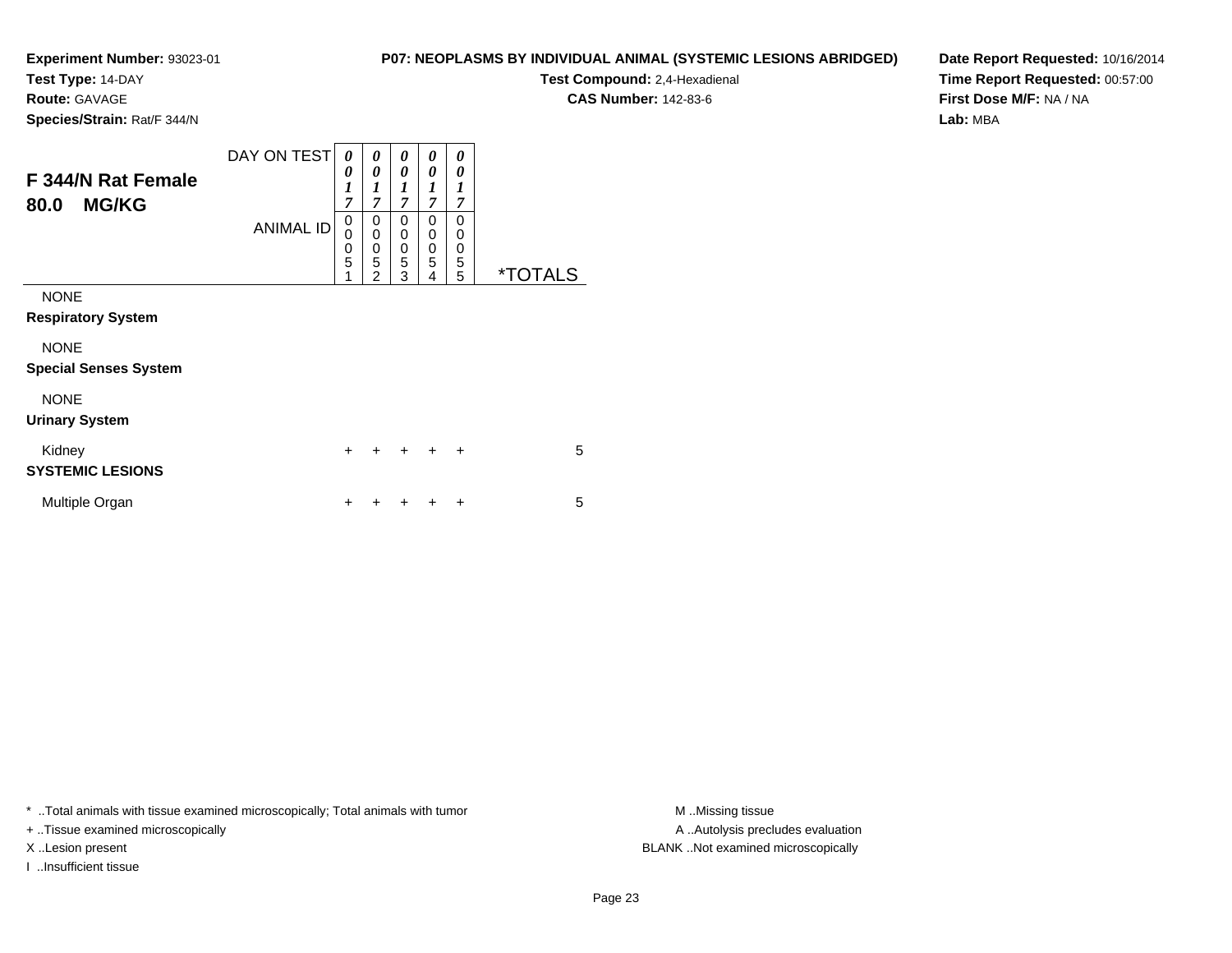**Test Type:** 14-DAY

**Route:** GAVAGE

**Species/Strain:** Rat/F 344/N

# **P07: NEOPLASMS BY INDIVIDUAL ANIMAL (SYSTEMIC LESIONS ABRIDGED)**

**Test Compound:** 2,4-Hexadienal **CAS Number:** 142-83-6

**Date Report Requested:** 10/16/2014**Time Report Requested:** 00:57:00**First Dose M/F:** NA / NA**Lab:** MBA

| F 344/N Rat Female<br>240.0 MG/KG                             | DAY ON TEST      | 0<br>0<br>1<br>$\overline{7}$ | 0<br>0<br>0<br>5                   | 0<br>0<br>1<br>0                | 0<br>0<br>0<br>$\boldsymbol{\beta}$ | 0<br>0<br>1<br>7      |                       |
|---------------------------------------------------------------|------------------|-------------------------------|------------------------------------|---------------------------------|-------------------------------------|-----------------------|-----------------------|
|                                                               | <b>ANIMAL ID</b> | 0<br>$\Omega$<br>0<br>5<br>6  | 0<br>0<br>0<br>5<br>$\overline{7}$ | $\mathbf 0$<br>0<br>0<br>5<br>8 | $\Omega$<br>0<br>0<br>5<br>9        | 0<br>0<br>0<br>6<br>0 | <i><b>*TOTALS</b></i> |
| <b>Alimentary System</b>                                      |                  |                               |                                    |                                 |                                     |                       |                       |
| Liver<br>Stomach, Forestomach<br><b>Cardiovascular System</b> |                  | +<br>$+$                      | +<br>$\ddot{}$                     | +<br>$\ddot{}$                  | +<br>$\ddot{}$                      | +<br>$\ddot{}$        | 5<br>5                |
| <b>NONE</b><br><b>Endocrine System</b>                        |                  |                               |                                    |                                 |                                     |                       |                       |
| <b>NONE</b><br><b>General Body System</b>                     |                  |                               |                                    |                                 |                                     |                       |                       |
| Peritoneum<br><b>Genital System</b>                           |                  |                               |                                    | $\ddot{}$                       |                                     |                       | 1                     |
| <b>NONE</b><br><b>Hematopoietic System</b>                    |                  |                               |                                    |                                 |                                     |                       |                       |
| Spleen<br><b>Integumentary System</b>                         |                  | $\pm$                         |                                    | $\ddot{}$                       |                                     | +                     | 3                     |
| <b>NONE</b><br><b>Musculoskeletal System</b>                  |                  |                               |                                    |                                 |                                     |                       |                       |
| <b>NONE</b><br><b>Nervous System</b>                          |                  |                               |                                    |                                 |                                     |                       |                       |

\* ..Total animals with tissue examined microscopically; Total animals with tumor **M** . Missing tissue M ..Missing tissue

+ ..Tissue examined microscopically

I ..Insufficient tissue